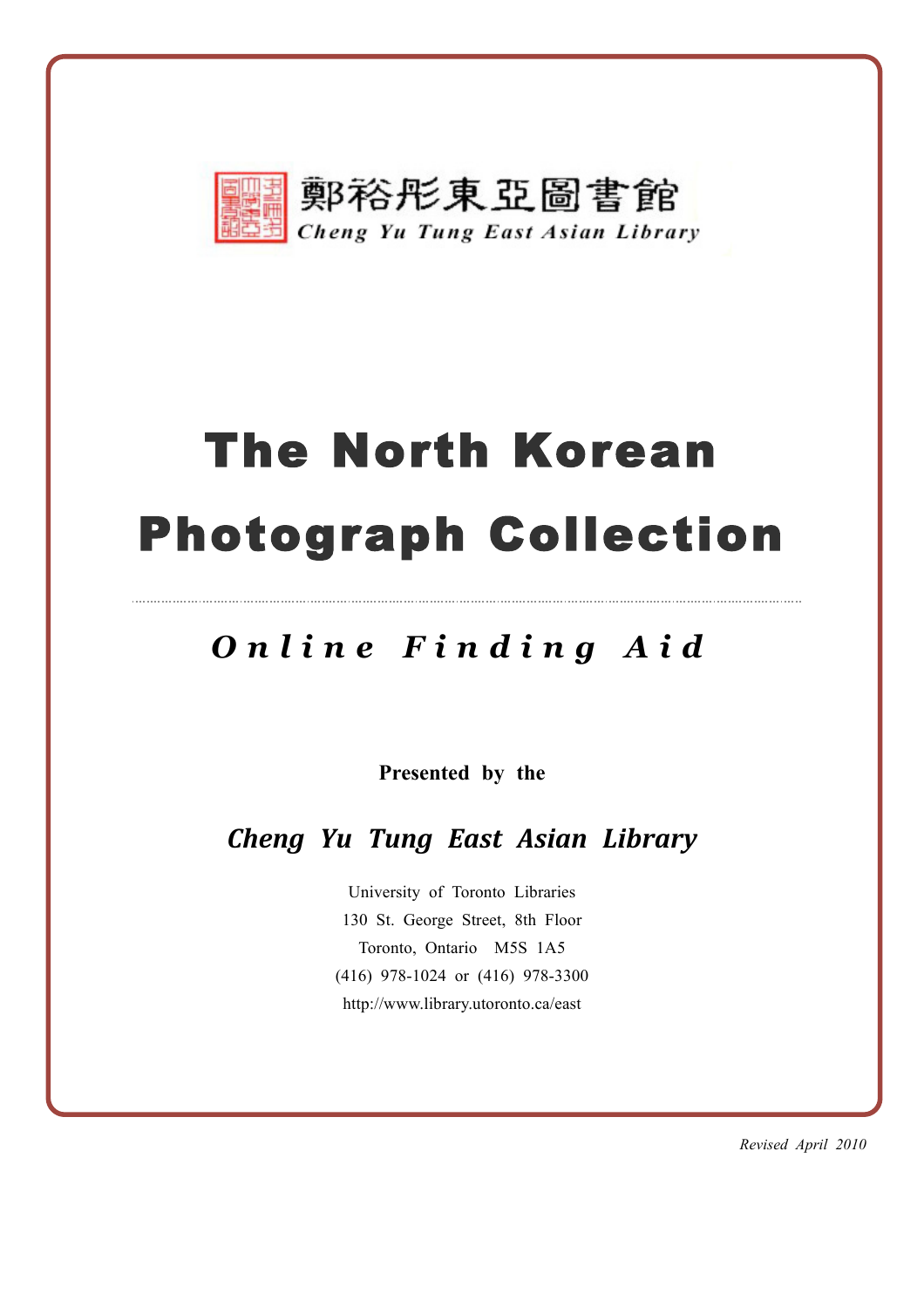# **The North Korean Photograph Collection**

In August 2002, the Cheng Yu Tung East Asian Library received 153 oversized print photographs of North Korea as part of a larger donation made by Mrs. Young Kahang in memory of her late husband, Mr. Won-jin Kahang. The collection itself originated from the late Mr. Kahang who had accumulated an extensive collection of materials relating to Kim Il-sŏng, Kim Chŏng-il and North Korea in general.

The collection consists of eight thematic sets, each accompanied by caption papers and a floor plan for displaying the images. The accompanying material and the size of the photographs suggest that the collection was used for an exhibition of some sort.

The entire collection has been digitized and catalogued to facilitate easier access while also preserving the original conditions of the photographs.

#### **Extent**

9 boxes of 153 oversized photographs with print sizes ranging from:

- $\bullet$  Height: 18 cm 50 cm
- $\bullet$  Width: 24 cm 50 cm

### **Titles and Call Numbers**

- **Set A: The Great Leader Comrade Kim Il Sung Paid Official Goodwill Visit to USSR and European Socialist Countries (Widaehan Suryŏng Kim Il-sŏng Tongji ŭi Ssoryŏn mit Kurap'a sahoejuŭi naradŭl e taehan kongsik ch'insŏn pangmun)** UT-NKP-A001 1984 - UT-NKP-A050 1984
	- **B: The U.S. Imperialists - The Igniters of the Korean War (Mije nŭn Chosŏn chŏnjaeng ŭi tobalcha)** UT-NKP-B001 1950z - UT-NKP-B015 1950z UT-NKP-B016 1900z - UT-NKP-B018 1900z
	- **C: Juche Korea (Chuch'e ŭi Chosŏn)** UT-NKP-C001 1900z - UT-NKP-C017 1900z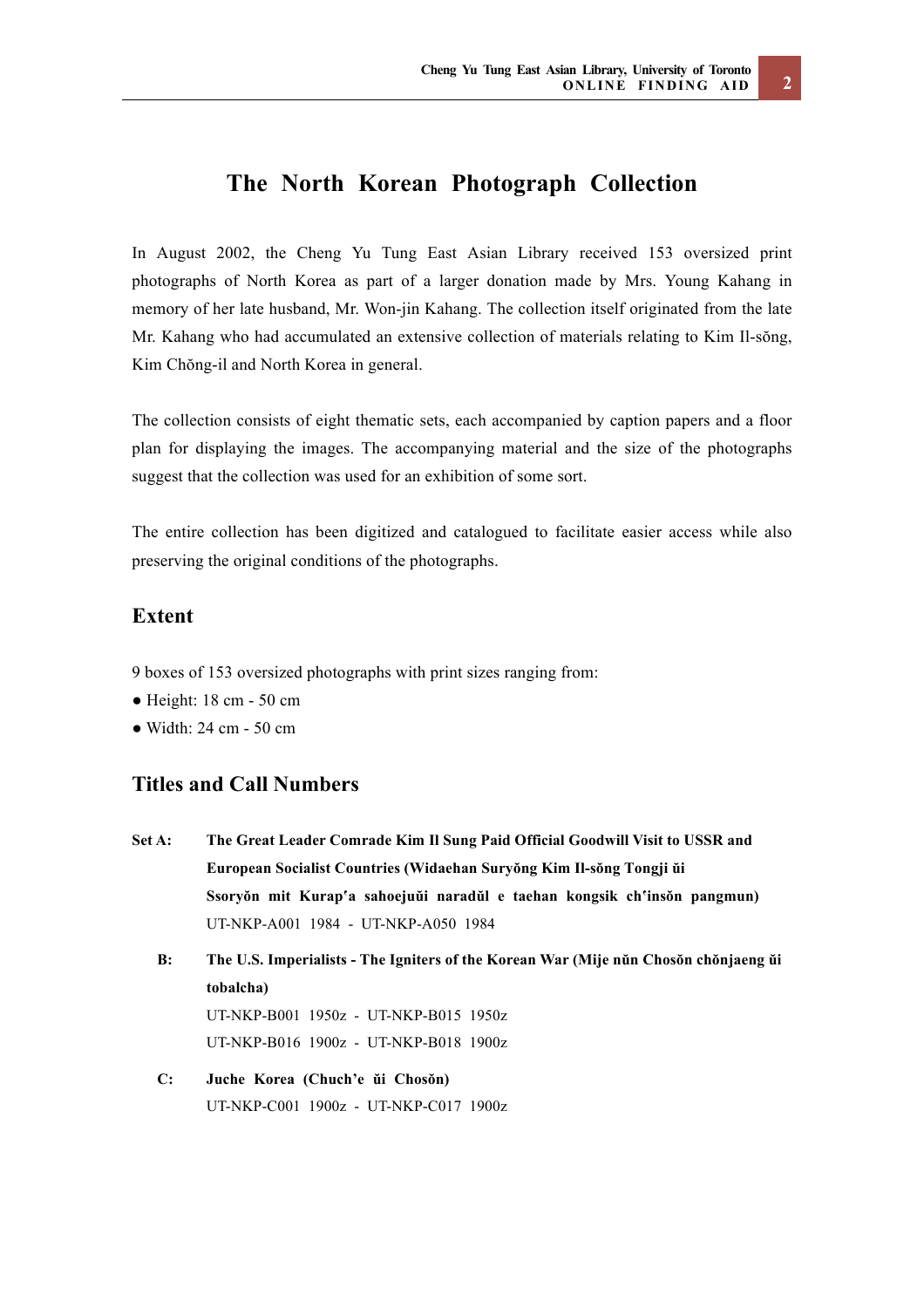- **D: Korea's Countryside (Chosŏn ŭi nongch'on)** UT-NKP-D001 1900z - UT-NKP-D020 1900z
- **E: Korea's Heavy Industry (Chosŏn ŭi chunggongŏp)** UT-NKP-E001 1900z - UT-NKP-E020 1900z
- **F: Historical Relics in Korea (Chosŏn ŭi yŏksa yujŏk kwa yumul)** UT-NKP-F001 1900z - UT-NKP-F017 1900z
- **G: South Korea under the Occupation of the U.S. Imperialists (Mije kangjŏmha ŭi Nam-Chosŏn)** UT-NKP-G001 1900z - UT-NKP-G014 1900z
- **H: Free Education, Free Medical Care (Muryo gyoyuk musang ch'iryo)** UT-NKP-H001 1900z ~ UT-NKP-H020 1900z

(The collection originally consisted of 176 images in total. Twenty three were missing at the time of the donation.)

#### **Availability of Captions of Each Set in English/Korean**

|              | <b>English</b> | Korean |
|--------------|----------------|--------|
| $\mathbf A$  |                |        |
| $\bf{B}$     |                |        |
| $\mathbf C$  |                |        |
| $\mathbf{D}$ |                |        |
| E            |                |        |
| $\mathbf F$  |                |        |
| $\mathbf G$  |                |        |
| H            |                |        |

## **Box 1, 2 - Set A (50 Images)**

**Set A Title: "The Great Leader Comrade Kim Il Sung Paid Official Goodwill Visit to USSR and European Socialist Countries"**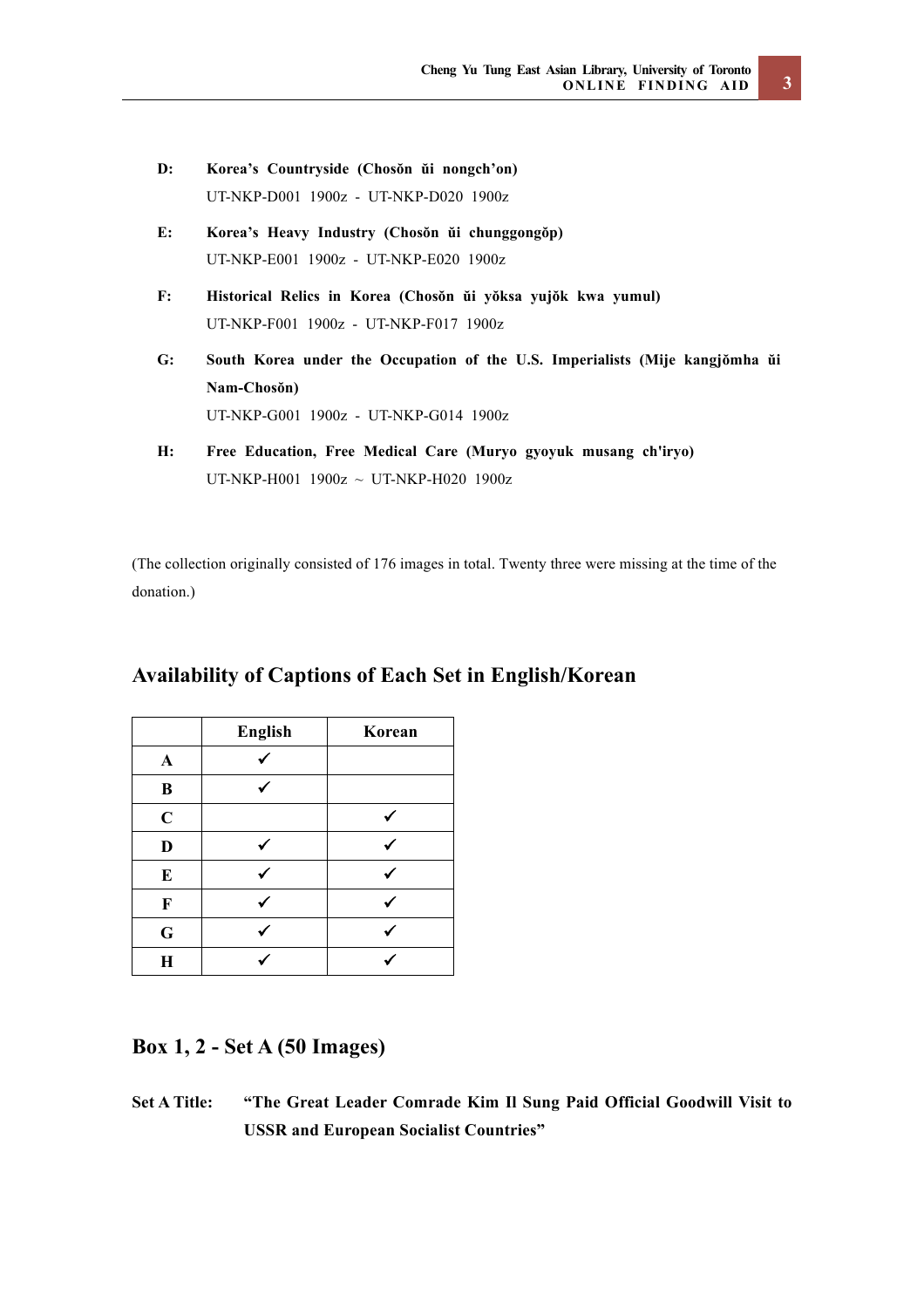**(Widaehan Suryŏng Kim Il-sŏng Tongji ŭi Ssoryŏn mit Kurap'a sahoejuŭi naradŭl e taehan kongsik ch'insŏn pangmun)**

"위대한 수령 김일성동지의 쏘련및구라파사회주의나라들에 대한 공식친선방문"

The great leader Comrade Kim Il Sung, General Secretary of the Central Committee of the Workers' Party of Korea and President of the Democratic People's Republic of Korea, paid an official goodwill visit to the USSR and European socialist countries, leading the DPRK Party and state delegation.

#### **Box 1 (25 Images)**

| UT-NKP-A001 1984: | Comrade Kim Il Sung and Comrade K.U. Chernenko pose<br>for a photograph.                                                                                                                                                                                                                             |
|-------------------|------------------------------------------------------------------------------------------------------------------------------------------------------------------------------------------------------------------------------------------------------------------------------------------------------|
| UT-NKP-A002 1984: | Comrade Kim Il Sung is given hearty welcome from tens of<br>thousands of Muscovites.                                                                                                                                                                                                                 |
| UT-NKP-A003 1984: | Comrade Kim Il Sung is given hearty welcome from tens of<br>thousands of Moscovites.                                                                                                                                                                                                                 |
| UT-NKP-A004 1984: | Tete-a-tete talks between Comrade Kim Il Sung and Comrade<br>K.U. Chernenko.                                                                                                                                                                                                                         |
| UT-NKP-A005 1984: | Prior to the talks Comrade Kim Il Sung and Comrade K.U.<br>Chernenko have their photograph taken.                                                                                                                                                                                                    |
| UT-NKP-A006 1984: | The great leader Comrade Kim Il Sung converses with<br>Comrade Ya. T. Novichenko at the railway station of<br>Novosibirsk, a local city of the Soviet Union (Ya. T.<br>Novichenko is an internationalist fighter who demonstrated his<br>self-sacrificing spirit and heroism in Korea 38 years ago). |
| UT-NKP-A007 1984: | A Soviet-Korean friendship meeting held at the Moscow<br>Automatic Line Plant on the occasion of the DPRK Party and<br>state delegation's official goodwill visit to the USSR.                                                                                                                       |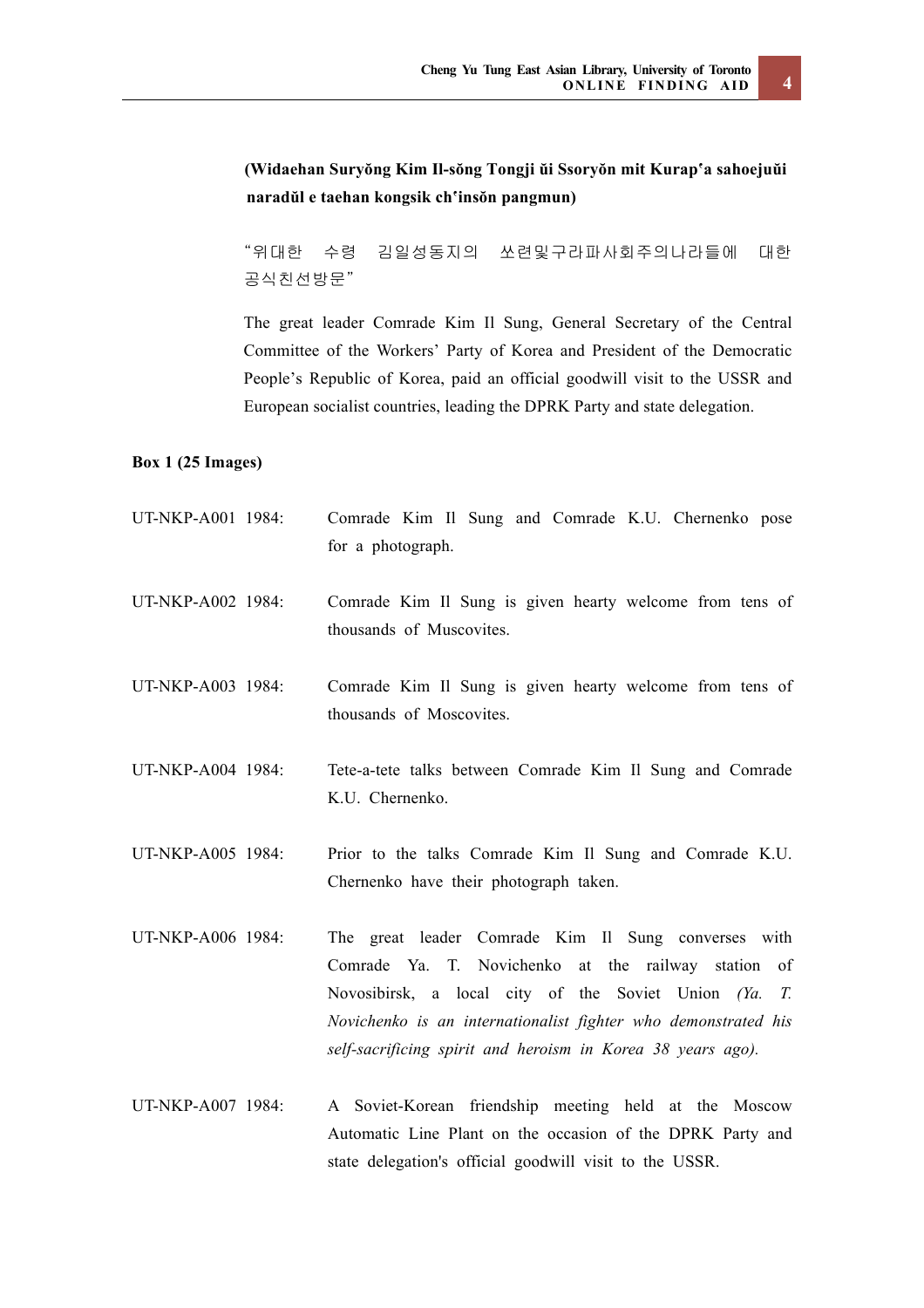- UT-NKP-A008 1984: A Soviet-Korean friendship meeting held at the Moscow Automatic Line Plant on the occasion of the DPRK Party and state delegation's official goodwill visit to the USSR.
- UT-NKP-A009 1984: Comrade Kim Il Sung exchanges a firm hand-shake with Comrade Wojciech Jaruzelski.
- UT-NKP-A010 1984: Comrade Kim Il Sung, accompanied by Comrade Wojciech Jaruzelski and Comrade Henryk Jablonski, reviews a guard of honour of the three services of the Polish People's Army.
- UT-NKP-A011 1984: Accompanied by Comrade Wojciech Jaruzelski, Comrade Kim Il Sung acknowledges the warm welcome of the crowd.
- UT-NKP-A012 1984: Accompanied by Comrade Wojciech Jaruzelski, Comrade Kim Il Sung acknowledges the warm welcome of the crowd.
- UT-NKP-A013 1984: Talks between Comrade Kim Il Sung and Comrade Wojciech Jaruzelski.
- UT-NKP-A014 1984: Comrade Kim Il Sung and Comrade Erich Honecker express the everlasting, invincible friendship and unity between the peoples of the two countries before the cheering crowd, raising their firmly clasped hands at the DPRK-GDR friendship mass rally.
- UT-NKP-A015 1984: The friendship mass rally.
- UT-NKP-A016 1984: A Young Pioneer presents a bunch of fragrant flowers to the great leader Comrade Kim Il Sung, expressing boundless respect and wishing a long life to him.
- UT-NKP-A017 1984: Over 100,000 working people of the GDR along the more than 40-km long route from the outskirts of Berlin to Eisenhuttenstadt give a warm welcome to the great leader Comrade Kim Il Sung.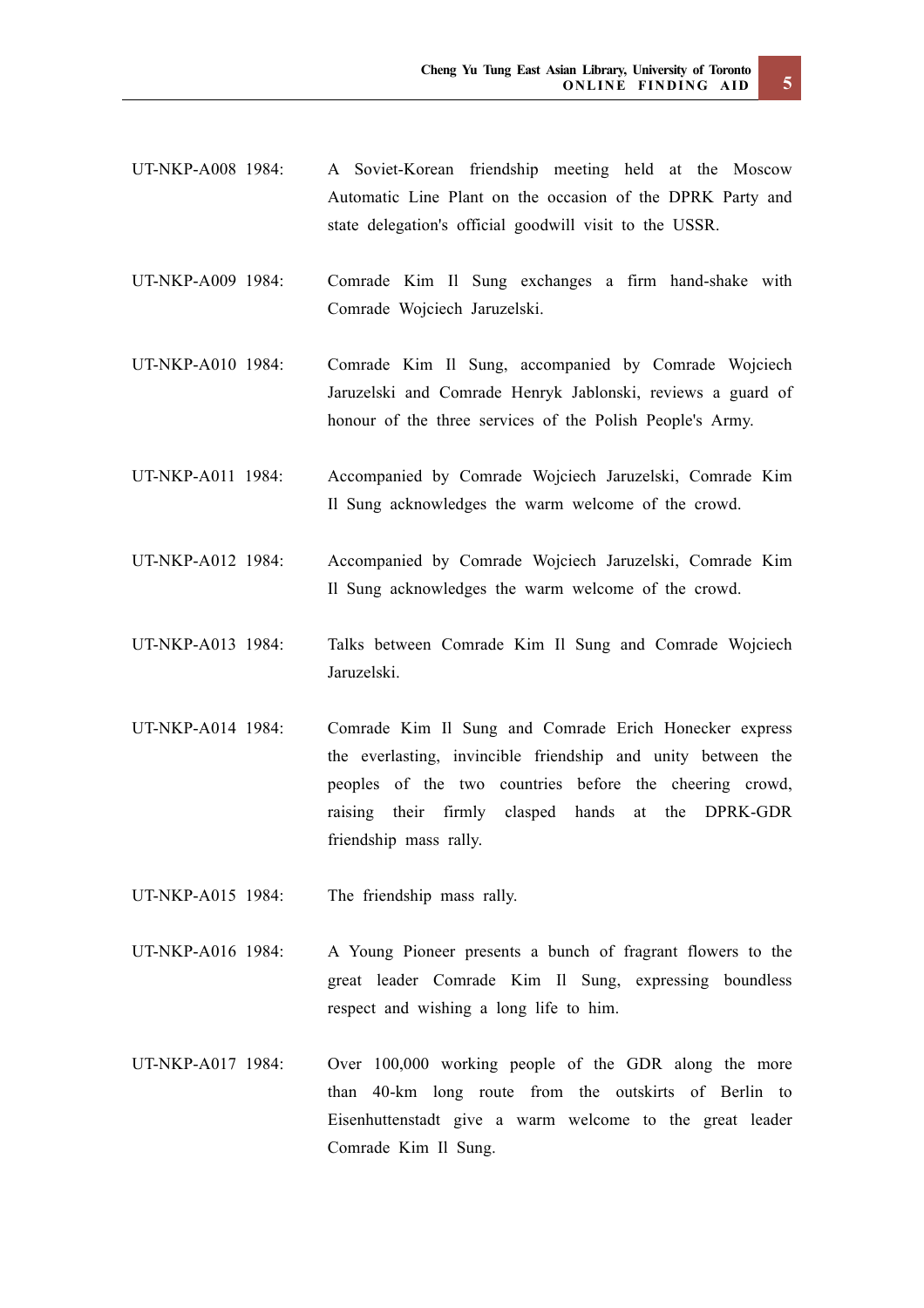- UT-NKP-A018 1984: Comrade Kim Il Sung and Comrade Erich Honecker sign the DPRK-GDR Treaty of Friendship and Cooperation.
- UT-NKP-A019 1984: The great leader Comrade Kim Il Sung calls at a worker's family in Berlin.
- UT-NKP-A020 1984: Back to his seat after his speech Comrade Kim Il Sung firmly shakes hands with Comrade Gustav Husak at the Prague mass rally.
- UT-NKP-A021 1984: Attendants of the Prague mass rally welcoming the great leader Comrade Kim Il Sung.
- UT-NKP-A022 1984: The great leader Comrade Kim Il Sung receives from the Mayor of Prague the Key to the Gate of Prague.
- UT-NKP-A023 1984: Tete-a-tete talks between Comrade Kim Il Sung and Comrade Gustav Husak.
- UT-NKP-A024 1984: The great leader Comrade Kim Il Sung inspects the "Avia" Automobile Enterprise in Prague.
- UT-NKP-A025 1984: The great leader Comrade Kim Il Sung inspects the "Avia" Automobile Enterprise in Prague.
- **Box 2 (25 Images)**
- UT-NKP-A026 1984: Comrade Kim Il Sung firmly shakes hands with Comrade Janos Kadar.
- UT-NKP-A027 1984: Comrade Kim Il Sung, accompanied by Comrade Janos Kadar, waves his hand to acknowledge the enthusiastic cheers of the crowd.
- UT-NKP-A028 1984: Comrade Kim Il Sung, accompanied by Comrade Janos Kadar, waves his hand to acknowledge the enthusiastic cheers of the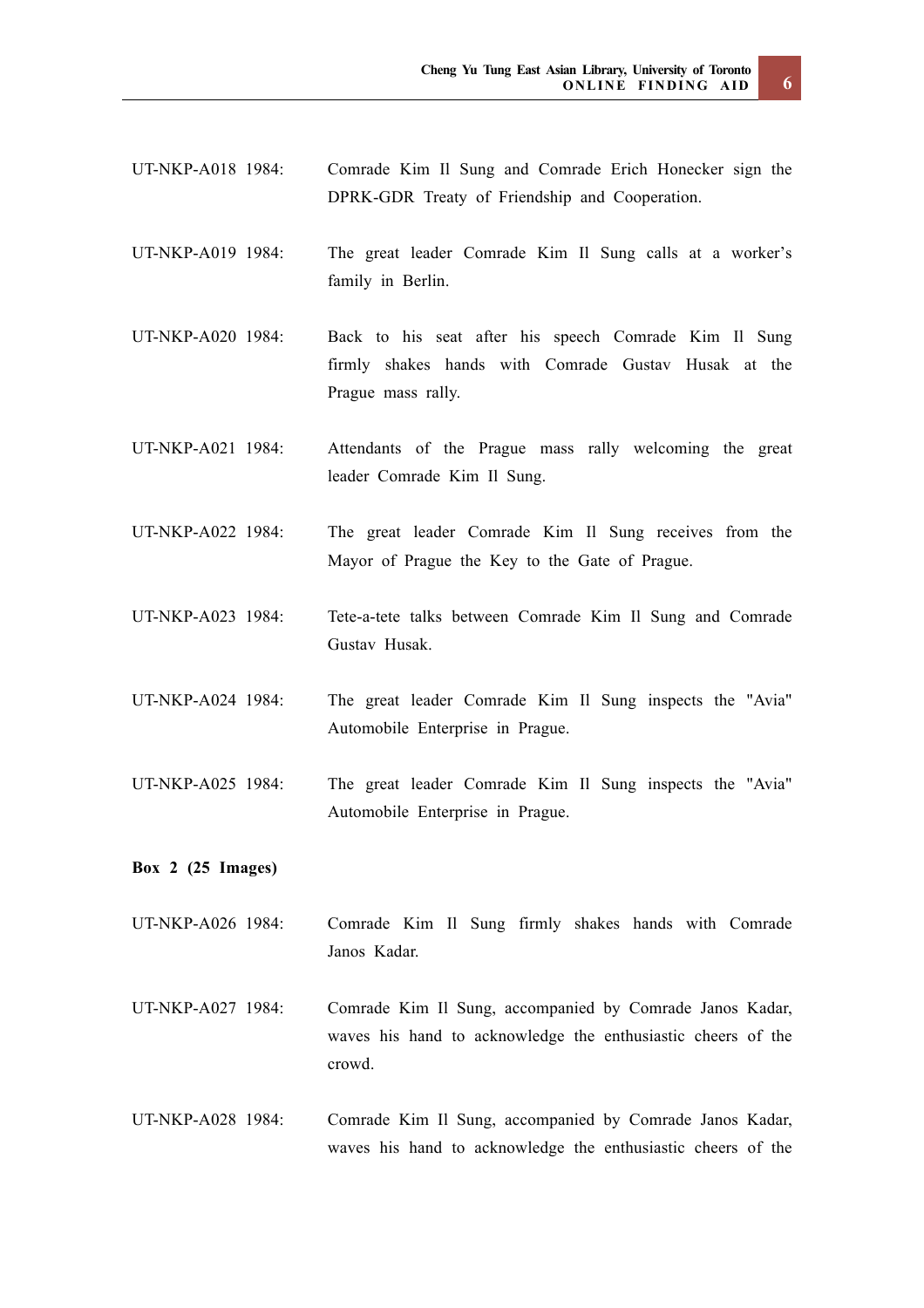crowd.

| UT-NKP-A029 1984: |                          |  |  | Comrade Kim Il Sung, accompanied by Comrades Janos       |  |  |  |
|-------------------|--------------------------|--|--|----------------------------------------------------------|--|--|--|
|                   |                          |  |  | Kadar and Pal Losonczi, reviews a guard of honour of the |  |  |  |
|                   | Hungarian People's Army. |  |  |                                                          |  |  |  |

- UT-NKP-A030 1984: Tete-a-tete talks between Comrade Kim Il Sung and Comrade Janos Kadar.
- UT-NKP-A031 1984: Talks held between Comrade Kim Il Sung and Comrades Veselin Djuranovic and Dragoslav Markovic.
- UT-NKP-A032 1984: The great leader Comrade Kim Il Sung receives the title of honorary citizenship of Belgrade.
- UT-NKP-A033 1984: The great leader Comrade Kim Il Sung plants a memorial tree in the Friendship Park in Belgrade.
- UT-NKP-A034 1984: The great leader Comrade Kim Il Sung makes a speech after receiving the title of honorary citizenship of Belgrade.
- UT-NKP-A035 1984: The great leader Comrade Kim Il Sung makes a speech after receiving the title of honorary citizenship of Belgrade.
- UT-NKP-A036 1984: Over 300,000 Sofia working people accord an enthusiastic welcome to the great leader Comrade Kim Il Sung along the 16 km-long route.
- UT-NKP-A037 1984: Over 300,000 Sofia working people accord an enthusiastic welcome to the great leader Comrade Kim Il Sung along the 16 km-long route.
- UT-NKP-A038 1984: A girl presents the great leader Comrade Kim Il Sung with bread and salt according to the traditional customs of the Bulgarian people when receiving the distinguished guest.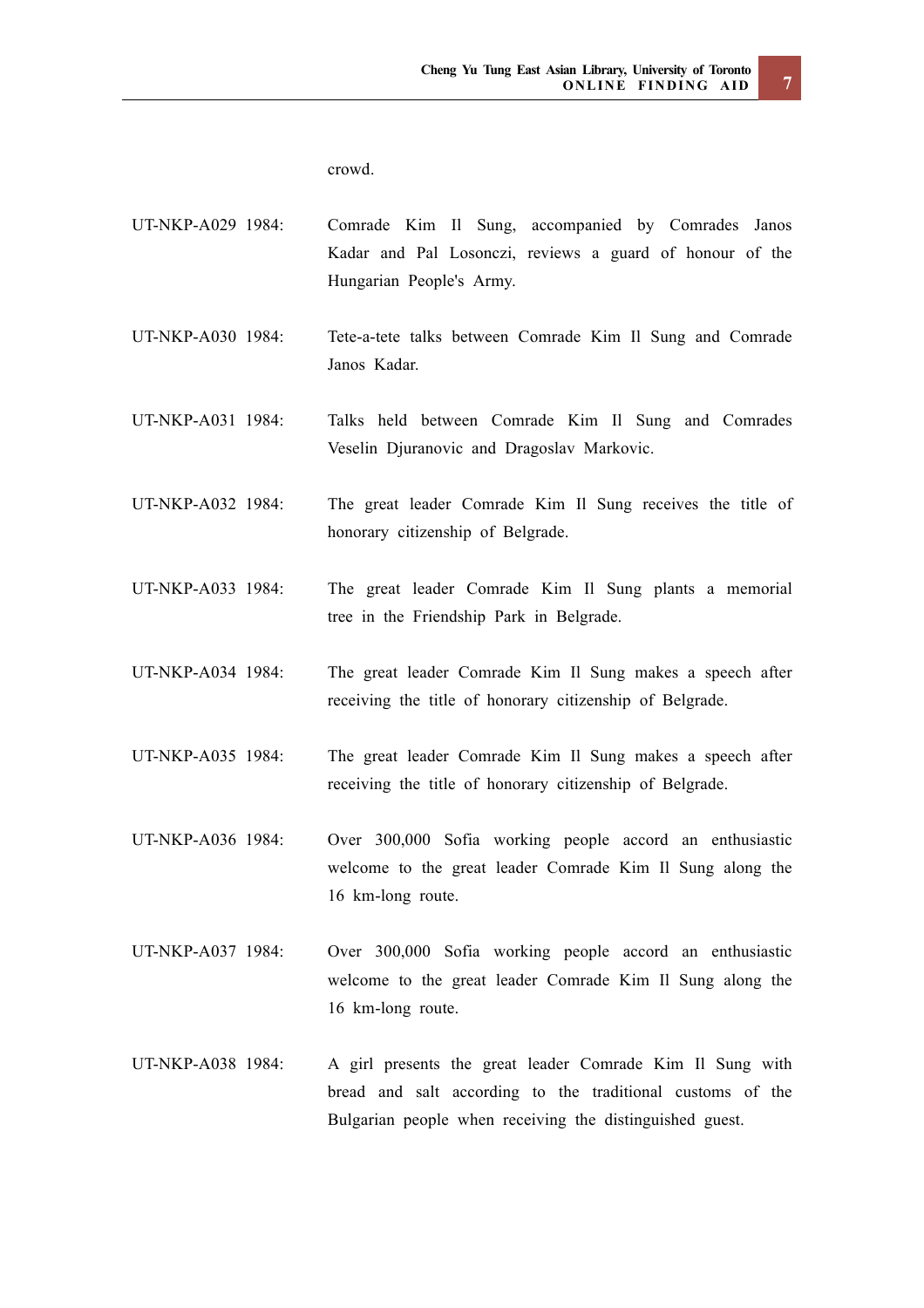- UT-NKP-A039 1984: Bulgarian girls present the great leader Comrade Kim Il Sung with a bunch of fragrant flowers.
- UT-NKP-A040 1984: Comrade Kim Il Sung poses with Comrade Todor Zhivkov in memory of his visit to the native home of Comrade Todor Zhivkov.
- UT-NKP-A041 1984: The platform of the Romania-Korea friendship mass rally held in the presence of Comrade Kim Il Sung and Comrade Nicolae Ceausescu.
- UT-NKP-A042 1984: The friendship mass rally.
- UT-NKP-A043 1984: Joining in a grand round dance of friendship, the great leader Comrade Kim Il Sung responds to the cheers of the crowd.
- UT-NKP-A044 1984: Joining in a grand round dance of friendship, the great leader Comrade Kim Il Sung responds to the cheers of the crowd.
- UT-NKP-A045 1984: Comrade Kim Il Sung firmly shakes hands with Comrade Nicolae Ceausescu, exchanging fare-wells, and hugs him warmly.
- UT-NKP-A046 1984: The great leader Comrade Kim Il Sung returns home after successfully concluding his official goodwill visit to the USSR and European socialist countries, leading the Party and state delegation. He is warmly greeted by dear Comrade Kim Jong Il and cadres of the Party and the state *(July 1, 1984)*.
- UT-NKP-A047 1984: The great leader Comrade Kim Il Sung is presented with bunches of fragrant flowers by children in the homeland.
- UT-NKP-A048 1984: Youths, students and working people in Chongjin perform a dance to warmly welcome the great leader, in deep admiration for him.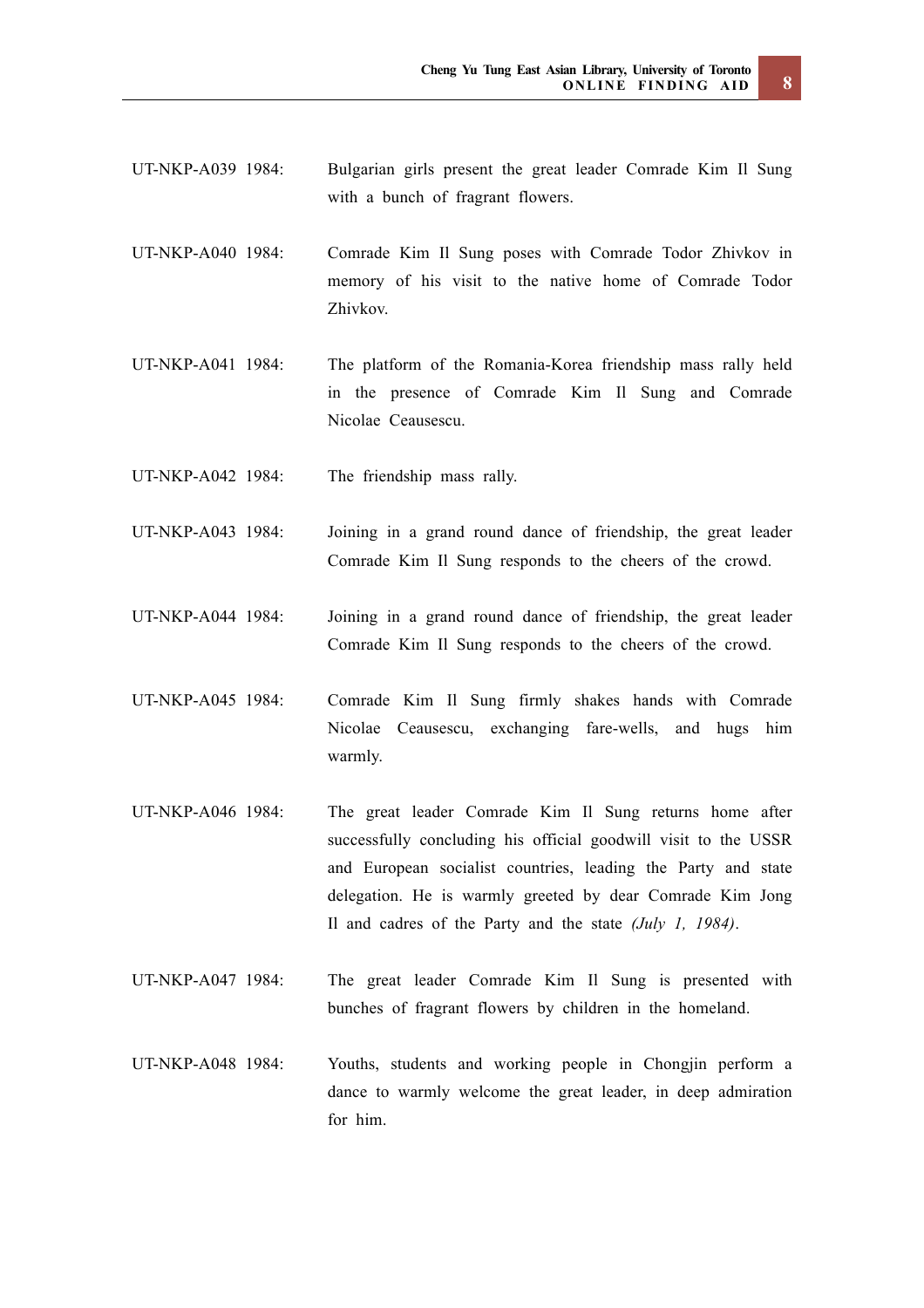- UT-NKP-A049 1984: Youths, students and working people in Chongjin perform a dance to warmly welcome the great leader, in deep admiration for him.
- UT-NKP-A050 1984: A grand ceremony to welcome the great leader Comrade Kim Il Sung takes place at the station plaza.

#### **Box 3 - Set B (18 Images)**

**Set B Title: "The U.S. Imperialists - the Igniters of the Korean War" (Mije nŭn Chosŏn chŏnjaeng ŭi tobalcha)**

"미제는 조선전쟁의 도발자"

- UT-NKP-B001 1950z: The US imperialists accelerate the training of the south Korean puppet army on the eve of the Korean War and carry to completion a plan of armed invasion, frequently inspecting the area at 38 degrees North Latitude, a demarcation line between the north and the south.
- UT-NKP-B002 1950z: Muccio examines a plan of armed invasion by the sixth division of the south Korean puppet army.
- UT-NKP-B003 1950z: An American military adviser trains south Korean puppet troops.
- UT-NKP-B004 1950z: War servant Dulles, together with Roberts, head of the US military advisory group, Sin Song Mo, south Korean puppet Minister of National Defence, Chae Pyong Dok, Chief of the General Staff of the south Korean puppet army, and Muccio, US ambassador to Seoul, finally checks up a plan of armed invasion against the northern half of Korea while inspecting the 38 parallel on June 18, 1950.

UT-NKP-B005 1950z: The US imperialists unleash a criminal war of aggression on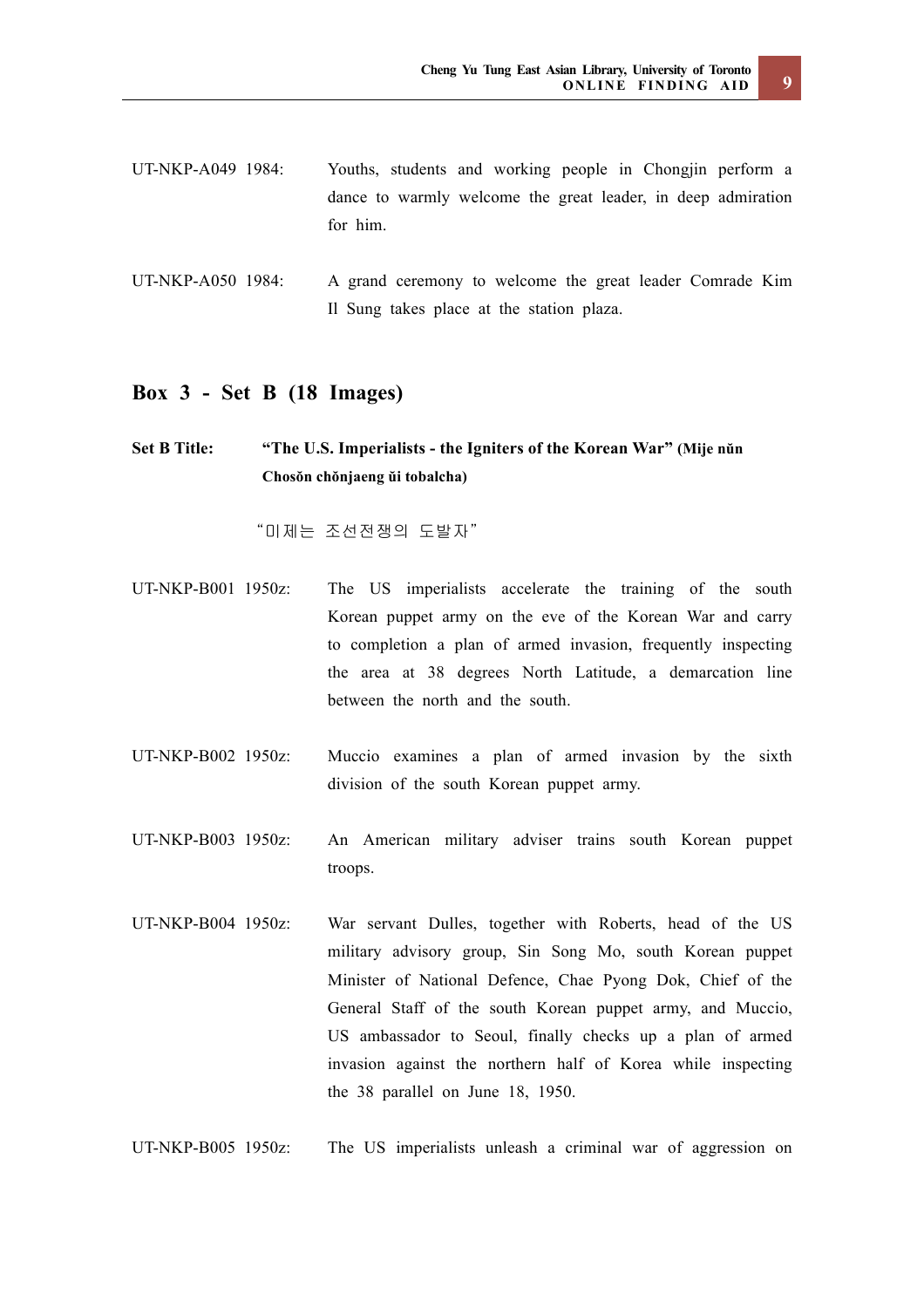June 25, 1950 by ordering the Syngman Rhee clique to start an armed invasion against the northern half of Korea.

- UT-NKP-B006 1950z: The US imperialists unleash a criminal war of aggression on June 25, 1950 by ordering the Syngman Rhee clique to start an armed invasion against the northern half of Korea.
- UT-NKP-B007 1950z: The US imperialist aggressors dropped bombs of more than 448,000 tons on the northern half of Korea during the Korean War *(June 25, 1950 - July 27, 1953)*, that is, 18 bombs per square kilometre.
- UT-NKP-B008 1950z: Pyongyang reduced to ashes by the US imperialists' bombings *(below)* and the city before the Korean War. During the war the US imperialists made 1,431 bombing raids on the city, dropping more than 428,700 bombs, that is, more than one bomb per head of the citizens.
- UT-NKP-B009 1950z: A pirate ship of the US imperialist army of aggression bombards a port city in the northern half of Korea from the sea.
- UT-NKP-B010 1950z: Part of the devastated Hwanghae Iron Works. During the Korean War more than 8,700 factories and enterprises were ravaged by the US imperialists' bombings.
- UT-NKP-B011 1950z: The US imperialist aggressors committed indelible crimes of using chemical and germ weapons in the Korean War. Photos show a prisoner of war of the US army confessing to germ warfare and parts of various bacteria.
- UT-NKP-B012 1950z: The US imperialist aggressors committed indelible crimes of using chemical and germ weapons in the Korean War. Photos show a prisoner of war of the US army confessing to germ warfare and parts of various bacteria.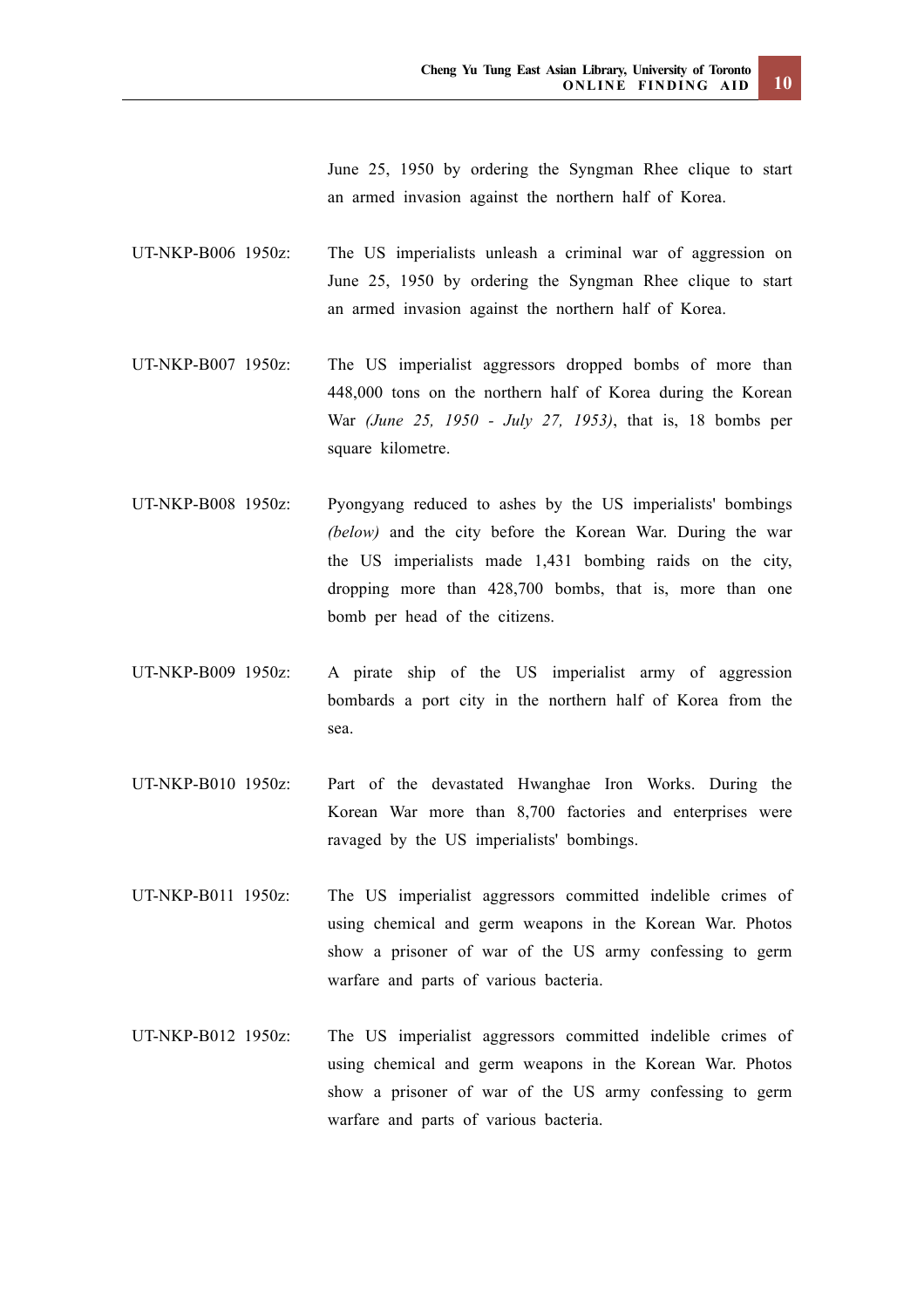- UT-NKP-B013 1950z: A Korean woman injured by a germ bomb dropped by the US imperialists.
- UT-NKP-B014 1950z: In Sinchon the US imperialists put mothers and their children into two storehouses separately and poured gasoline over them to burn over 910, including 400 mothers and 102 children. They killed 35,383 innocent people in Sinchon County. Photos show storehouses in the Pamnamu Valley in which people were massacred.
- UT-NKP-B015 1950z: In Sinchon the US imperialists put mothers and their children into two storehouses separately and poured gasoline over them to burn over 910, including 400 mothers and 102 children. They killed 35,383 innocent people in Sinchon County. Photos show storehouses in the Pamnamu Valley in which people were massacred.
- UT-NKP-B016 1900z: The US imperialists and the south Korean puppets are running amuck to unleash another war against the northern half of Korea, by conducting every year various military exercises, including the "Team Spirit" joint military exercise, a nuclear test war rehearsal.
- UT-NKP-B017 1900z: The US imperialists and the south Korean puppets are running amuck to unleash another war against the northern half of Korea, by conducting every year various military exercises, including the "Team Spirit" joint military exercise, a nuclear test war rehearsal.
- UT-NKP-B018 1900z: The US imperialists and the south Korean puppets are running amuck to unleash another war against the northern half of Korea, by conducting every year various military exercises, including the "Team Spirit" joint military exercise, a nuclear test war rehearsal.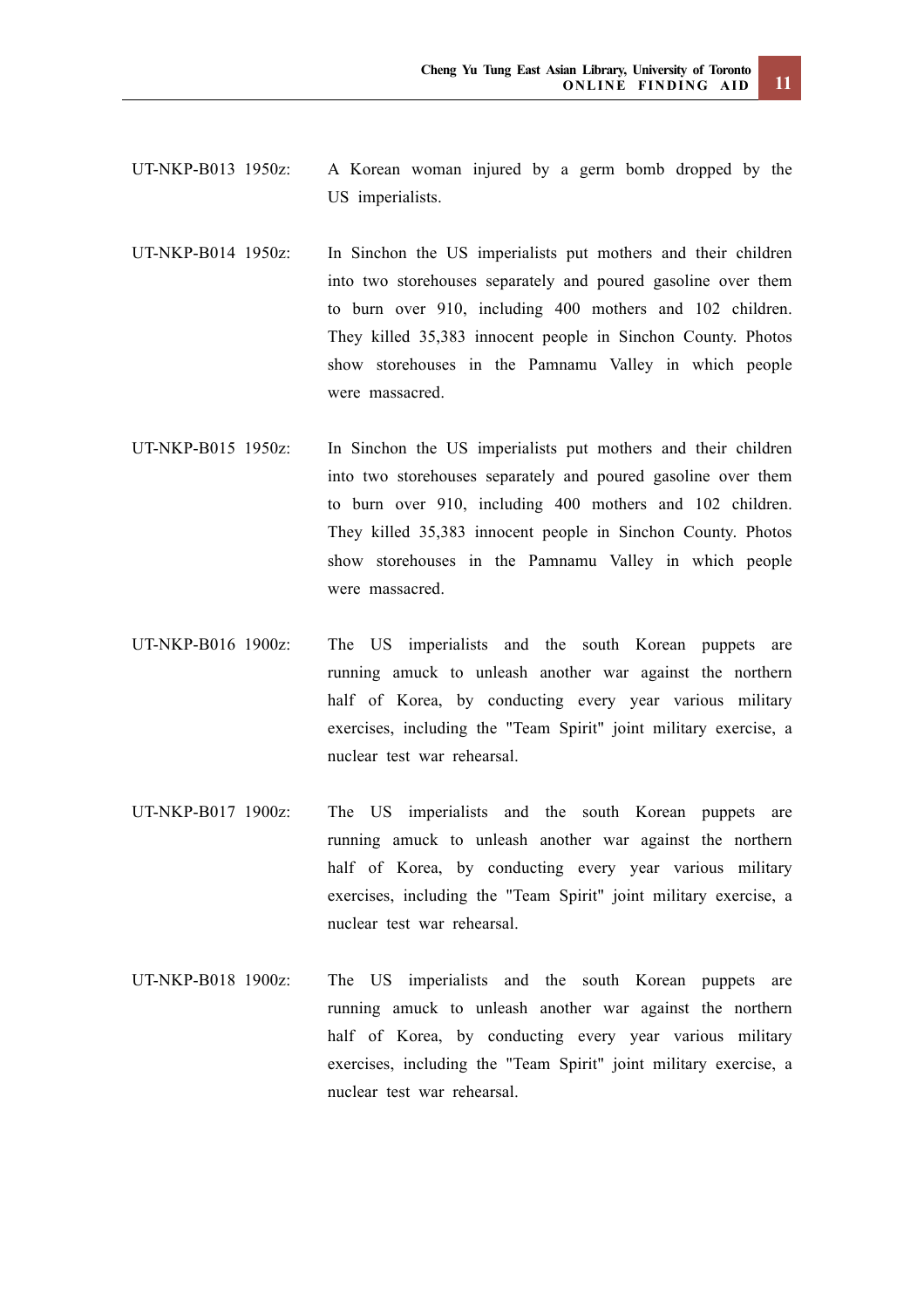#### **Box 4 – Set C (17 Images)**

**Set C Title: [Juche Korea] (Chuch'e ŭi Chosŏn)**

"주체의 조선"

(Missing English textual descriptions)

- UT-NKP-C001 1900z: 주체사상탑 (김일성주석의 혁명업적을 길이 전하기 위하여 그이의 탄생 70돐이 되는 1982년 4월에 평양의 대동강반 에 세운 탑, 탑의 높이는 170메터이며 대동강 한 가운데에 는 150메터로 뿜어오르는 2개의 대형분수가 있다). [Aerial shot of Pyongyang showing the Juche Tower.]
- UT-NKP-C002 1900z: 무산광산련합기업소를 현지지도하시는 위대한 수령 김일성 주석 (1991. 8). [Kim Il Sung in a western suit, accompanied by officials and workers by a harbour.]
- UT-NKP-C003 1900z: 무산광산련합기업소를 현지지도하시는 위대한 수령 김일성 주석 (1991. 8). [*Juche*]
- UT-NKP-C004 1900z: 위대한 수령 김일성주석께서 탄생하시여 어린시절을 보내 신 만경대옛집. [*Juche*]
- UT-NKP-C005 1900z: 인발강관생산 (천리마제강련합기업소). [Interior shot of a steel factory.]
- UT-NKP-C006 1900z: 검덕광업련합기업소 제3선광장내부의 일부 (3선광장에서만 도 한해에 1,000만톤의 광석을 처리할수 있다). [Interior shot of a light cutting across a dark factory.]
- UT-NKP-C007 1900z: 전기기관차생산 (김종태전기기관차련합기업소에서는 6축전 기기관차, 8축전기기관차를 비롯하여 여러 가지 객차들을 생산한다).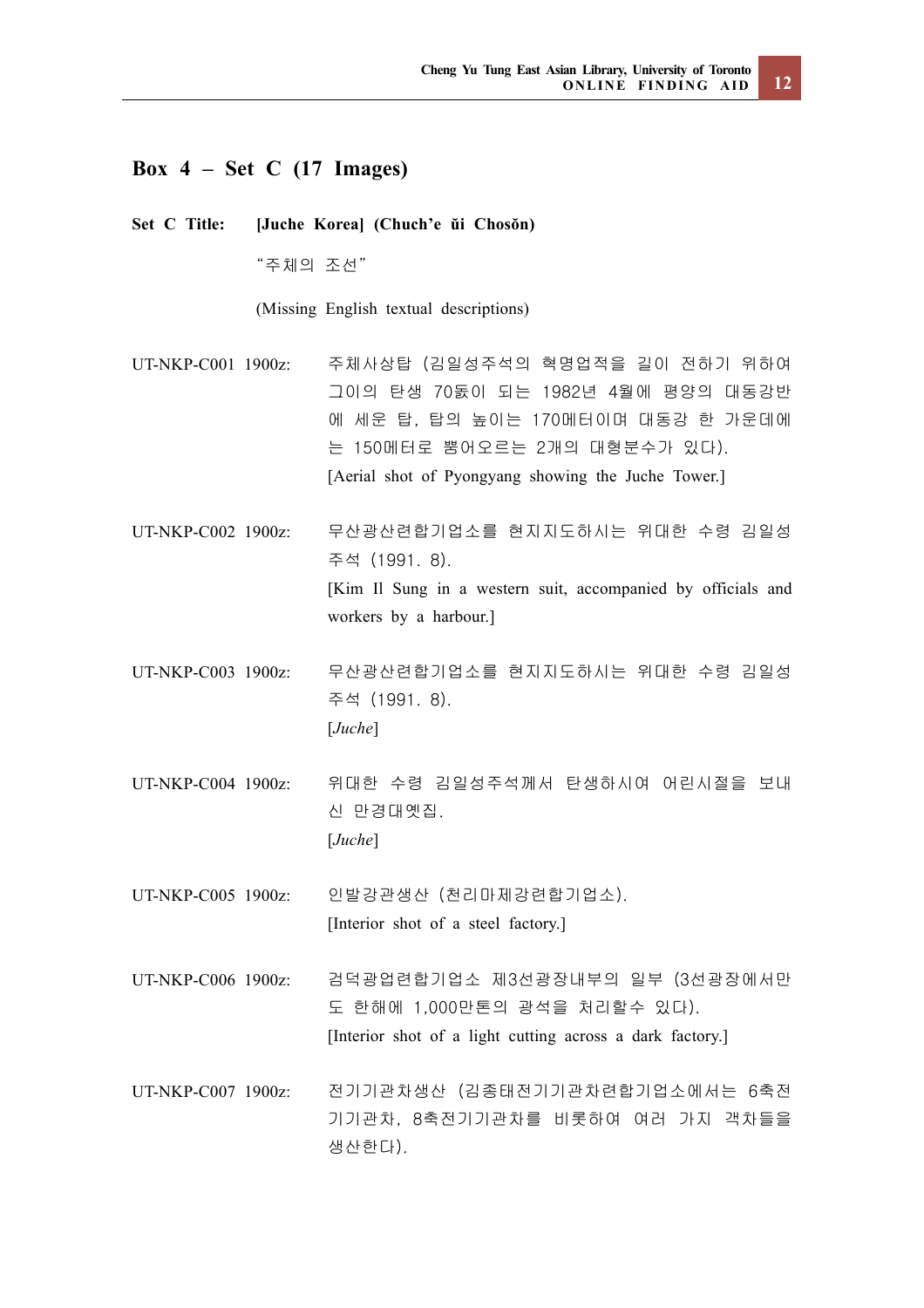UT-NKP-C008 1900z: UT-NKP-C009 1900z: UT-NKP-C010 1900z: UT-NKP-C011 1900z: UT-NKP-C012 1900z: UT-NKP-C013 1900z: UT-NKP-C014 1900z: UT-NKP-C015 1900z: UT-NKP-C016 1900z: UT-NKP-C017 1900z: [Factory workers operating a railway assembly line.] 대형짐배진수식 (함북조선소련합기업소). [Large ship sitting in the harbour.] 평양시의 일부. [Aerial shot of Pyongyang, depicting the Arch of Triumph.] 평양시 청소년학생들이 출연하는 10만명 대집단체조(수령 님 모신 내 나라)의 한 장면. [Colourful event in process, inside a stadium.] 사회주의문화농촌 (함남도북청군문화협동농장). [Housing next to farmland, aerial view.] 무용 (샘물터에서). [Seven costumed women performers on stage.] 김만유병원심장수술실 (우리 나라에서 전반적 무상치료제 는 1953년 1월부터 실시되였다). [*Juche*] 애국천연색텔레비죤조립공장의 총조립장. [Workers in an assembly line.] 조선인민군창건 60돐을 경축하여 평양시 10만여명 청년학 생들이 홰불시위를 하였다. [Night-time procession in Kim Il Sung Square, slogan written in bright lights.] 조선인민군창건 60돐 경축 열병식장. [Military marching procession in Kim Il Sung Square.] 우리 나라 동해명승지인 마전유원지 (300여정보나 되는 유원지에는 해수욕장, 야영소, 정양소, 야외극장, 각종 체육 시설들이 꾸려져있다).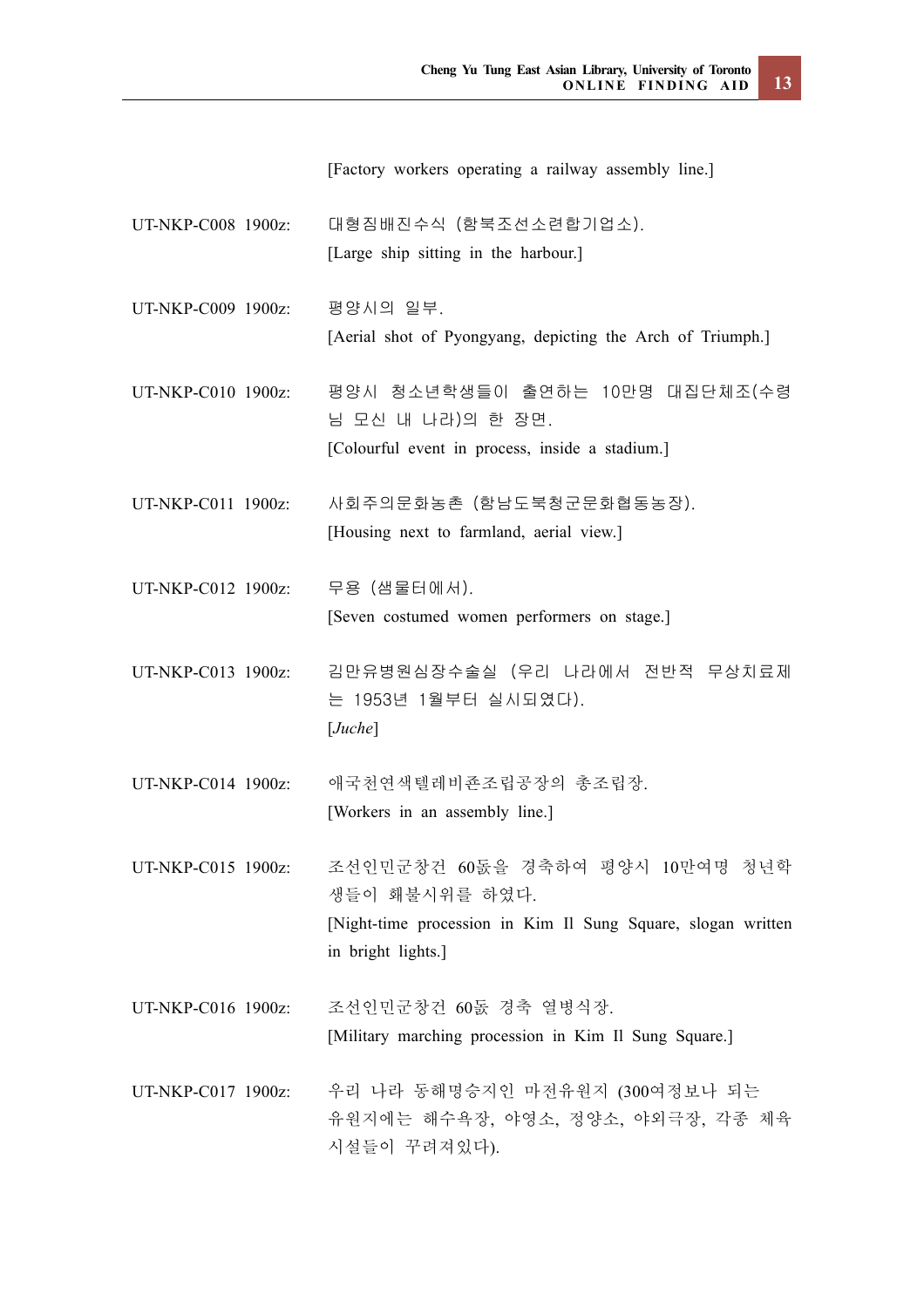[Beach landscape.]

#### **Box 5 - Set D (14 Images)**

#### **Set D Title: "Korea's Countryside" (Chosŏn ŭi nongch'on)**

"조선의 농촌"

UT-NKP-D001 1900z: In Korea the state builds tens of thousands of houses for farmers at its own expenses every year to provide them free of charge. Photos show dwellings in the Chondong Cooperative Farm in Sunan District (left) and in the Mangyongdae Cooperative Farm in Mangyongdae District, in Pyongyang.

> 우리 나라에서는 국가의 부담으로 해마다 수만세대의 살림집을 지어 농민들에게 무상으로 준다. 사진은 평양시 순안구역 천동협 동농장 살림집(왼쪽)들과 만경대구역 만경대협동농장 살림집들.

UT-NKP-D002 1900z: In Korea the state builds tens of thousands of houses for farmers at its own expenses every year to provide them free of charge. Photos show dwellings in the Chondong Cooperative Farm in Sunan District (left) and in the Mangyongdae Cooperative Farm in Mangyongdae District, in Pyongyang.

> 우리 나라에서는 국가의 부담으로 해마다 수만세대의 살림집을 지어 농민들에게 무상으로 준다. 사진은 평양시 순안구역 천동협 동농장 살림집(왼쪽)들과 만경대구역 만경대협동농장 살림집들.

UT-NKP-D003 1900z: The great leader President Kim Il Sung gives on-the-spot guidance at the Chongsan Cooperative Farm.

위대한 수령 김일성동지께서 청산협동농장을 현지지도 하시였다.

UT-NKP-D004 1900z: An enlarged meeting of the Presidium of the Central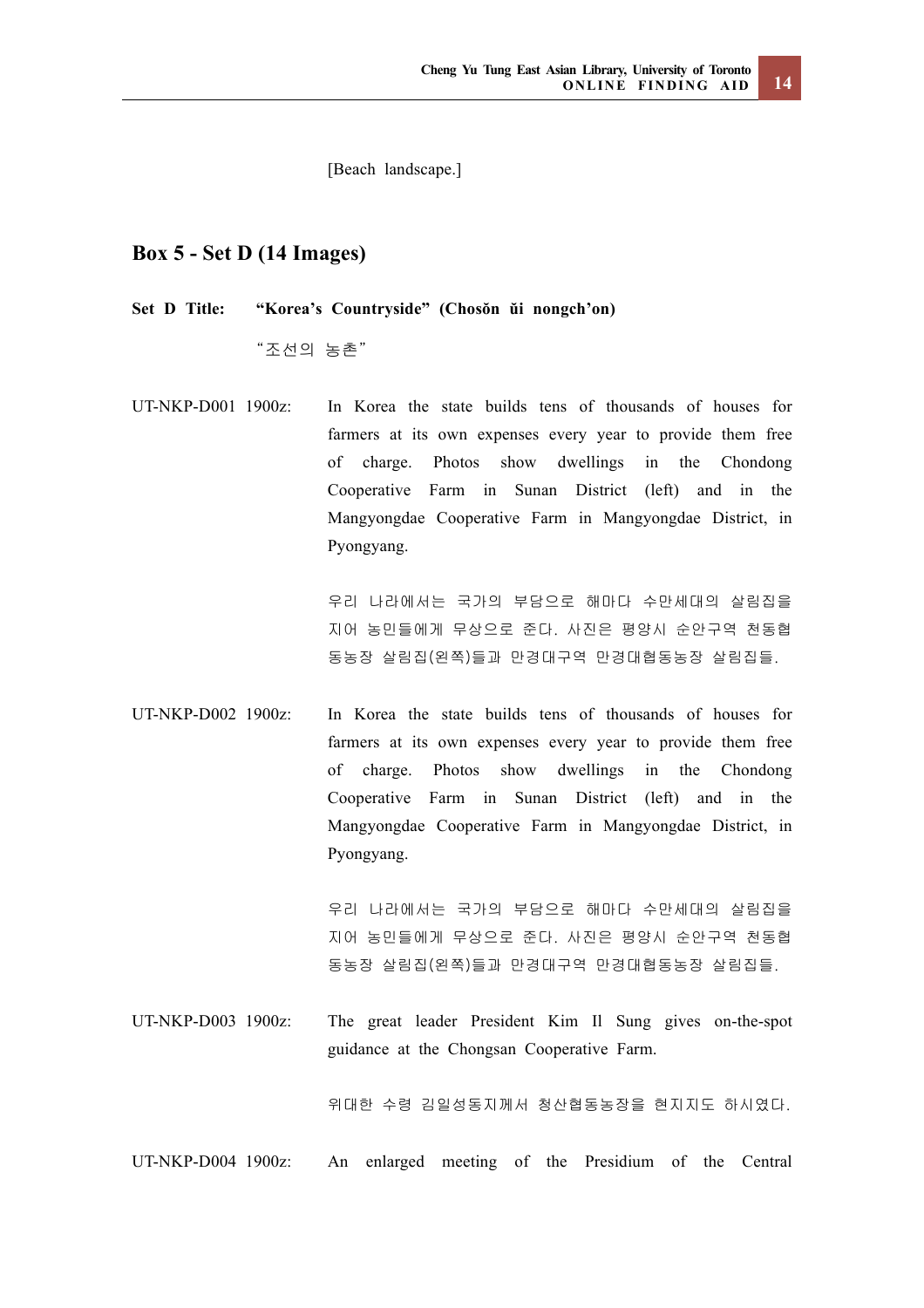(*Missing*) Committee of the Workers' Party of Korea was held in Ryongjon-ri in Pukchong County, South Hamgyong Province, in April 1961. At the meeting President Kim Il Sung showed in detail how to plant orchards by an all-people movement. Thanks to him, ours has turned into a "country of fruits".

> 1961년 4월 함경남도 북청군 룡전리에서 조선로동당 중앙위원회 상무위원회확대회의가 열렸다. 김일성주석께서는 이회의에서 과 수원조성사업을 전군중적운동으로 전개할데 대한 방향과 방도를 구체적으로 제시하시였다. 오늘 우리 나라는 과수의 나라로 되였 다.

UT-NKP-D005 1900z: (*Missing*) The sprinkling irrigation system is introduced on dry fields. Photo shows a vegetable field in Kangso District, Nampo City.

> 밭들에는 분수식관수체계가 도입되였다. 사진은 남포시 강서구역 에 있는 남새밭.

UT-NKP-D006 1900z: Backbreaking rice-transplantation is done by machines. Photo shows the Pyongri Cooperative Farm in Sukchon County, South Pyongan Province.

> 벼농사에서 제일 힘들던 모내기를 기계로 하고있다. 사진은 평안 남도 숙천군 평리협동농장.

UT-NKP-D007 1900z: Modern houses of culture are found in the countryside. Photo shows a house of culture in Sinchon-ri in Chongju County, North Pyongan Province.

> 농촌리들에는 현대적으로 꾸려진 문화회관이 있다. 사진은 평북 도 정주군 신천리 문화회관.

UT-NKP-D008 1900z: (*Missing*) Ryongrim-ri in Mundok County, South Pyongan Province, looks like a town.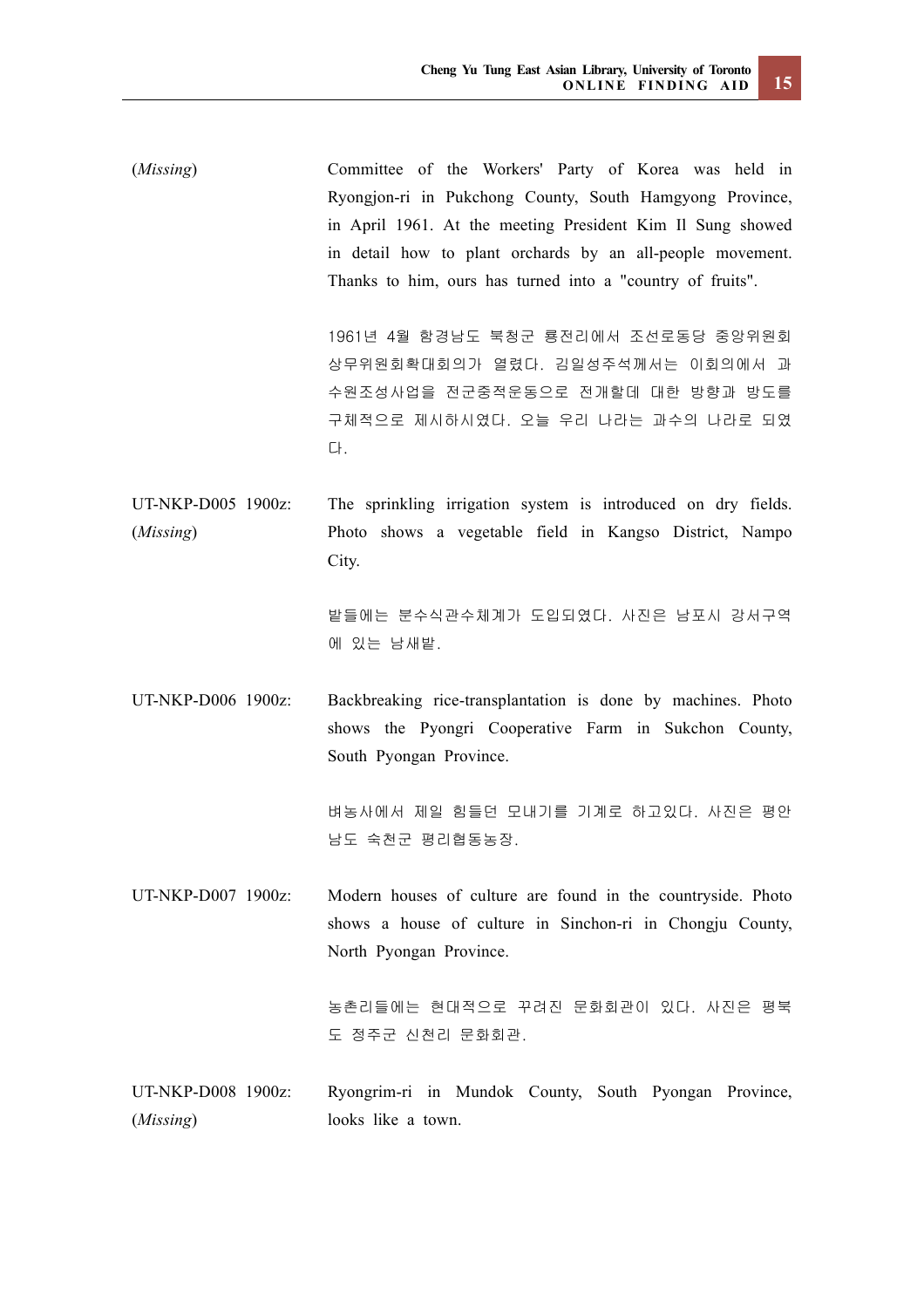도시를 닮아가는 평안남도 문덕군 룡림리.

UT-NKP-D009 1900z: Farmers learn at colleges of agriculture, while working. Photo shows a chemical laboratory in Chongsan College of Agriculture.

> 일하면서 배우는 교육체계에 따라 나라의 여러 농촌지역에 농업 대학이 있다. 사진은 청산농업대학 화학실험실.

UT-NKP-D010 1900z: Under the care of the state children grow happily in nurseries and kindergartens in every *ri* and workteam. Photo shows a kindergarten in the Wonhwa Cooperative Farm in Pyongwon County, South Pyongan Province.

> 국가의 혜택으로 농촌의 모든 리와 작업반에 유치원과 탁아소가 꾸려져 있어 여기서 농촌어린이들이 행복하게 자란다. 사진은 평 안남도 평원군 원화협동농장유치원.

UT-NKP-D011 1900z: Thanks to the "Theses on the Socialist Rural Question in Our Country" the irrigation system has been completed. Photo shows irrigation water flowing into cooperative fields.

> <<우리 나라 사회주의 농촌문제에 대한 테제>>를 관철하는 길 에서 발전된 관개체계가 세워지고 수리화가 완성되였다. 사진은 협동벌로 흐르는 관개수로.

UT-NKP-D012 1900z: (*Missing*) Man-made Lake Unpa.

인공호수 – 은파호.

UT-NKP-D013 1900z: Several-stage pumping stations have been built to water fields. Photo shows pipes of the second-stage pumping station of the Kiyang irrigation system.

> 수백메터 되는 높은곳에도 여러 단의 양수장을 설치하고 물을 퍼올려 관개에 리용한다. 사진은 기양관개 2단양수장의 용수관.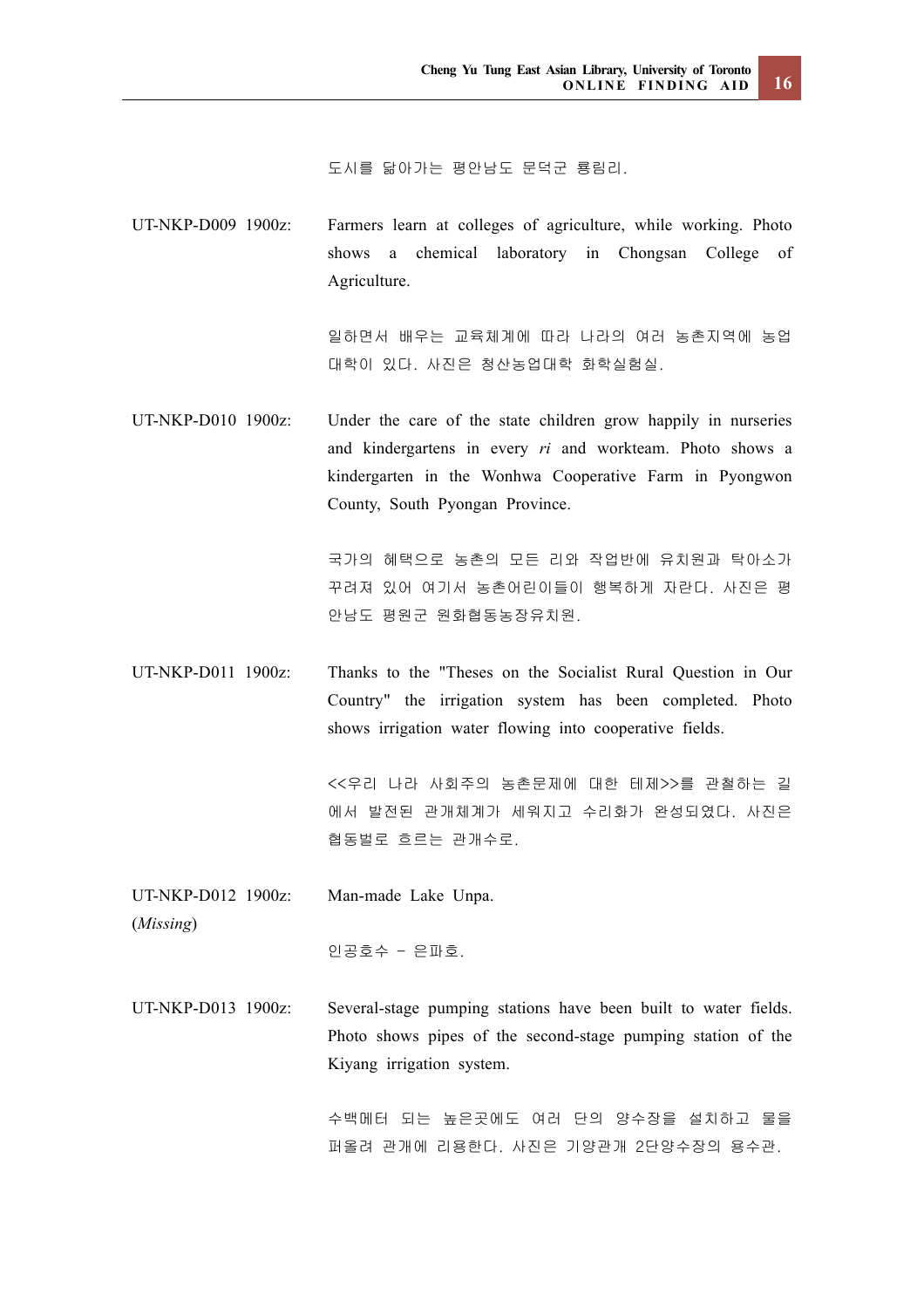UT-NKP-D014 1900z: Sheep are raised on a large scale in the northern tablelands and mountainous areas.

나라의 북부고원지대와 산간지대들에서는 양을 많이 기른다.

UT-NKP-D015 1900z: (*Missing*) A lake in the Tudan Duck Plant.

두단오리공장의 방금호수.

UT-NKP-D016 1900z: The Samjiyon Hothouse Farm.

삼지연 온실농장.

UT-NKP-D017 1900z: Hothouses are found throughout the country. They supply the people with fresh greens in all seasons.

> 전국 각지의 남새온실들에서는 겨울철에도 푸르싱싱한 남새를 공급한다.

UT-NKP-D018 1900z: (*Missing*) The fruit workteam of the Tongbuk Cooperative Farm in Hwangju County, North Hwanghae Province, enjoys a rich harvest of apples.

> 알알이 익은 사과를 정성껏 따들인다. 사진은 황해북도 황주군 동봉협동농장 과수작업반.

UT-NKP-D019 1900z: Maize is a major dry-field crop in Korea. Photo shows a thrashing ground of the Sonbong County Integrated Farm in North Hamgyong Province.

> 강냉이는 우리 나라 밭농사에서 중요한 농작물의 하나이다. 사진 은 함경북도 선봉군 종합농장 탈곡장.

UT-NKP-D020 1900z: Rice harvest at the Chongsan Cooperative Farm in Kangso District, Nampo City.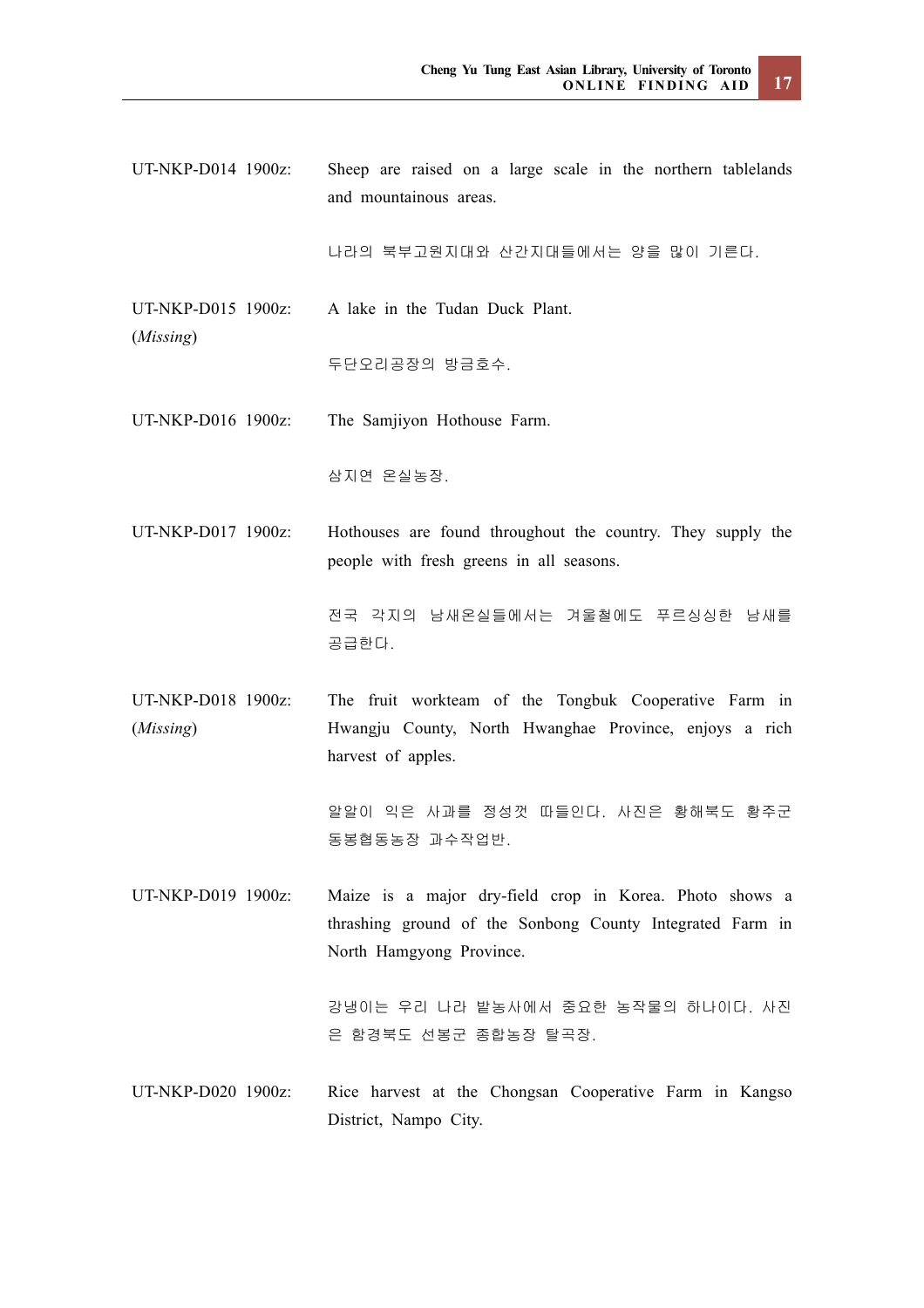강서구역 청산협동농장에서의 벼수확.

#### **Box 6 - Set E (13 Images)**

#### **Set E Title: "Korea's Heavy Industry" (Chosŏn ŭi chunggongŏp)**

"조선의 중공업"

UT-NKP-E001 1900z: (*Missing*) Furnaces in the Hwanghae Iron and Steel Complex.

황해제철련합기업소 용광로.

UT-NKP-E002 1900z: (*Missing*) The Democratic People's Republic of Korea will be in a position to turn out 10 million tons of steel in 1993, the last year of the Third Seven-Year Plan. Photo shows tapping at the Steel General Workshop of the Chollima Steel Complex.

> 우리 나라에서는 제3차7개년계획의 마감해인 1993년에 이르러 한해에 1,000만톤의 강철을 생산하게 된다. 사진 – 천리마제강 련합기업소 강철종합직장에서의 출강.

UT-NKP-E003 1900z: The great leader President Kim Il Sung inspects the Kim Chaek Iron and Steel Complex (June 1985).

> 김책제철련합기업소를 현지지도하시는 위대한 수령 김일성주석 (1985. 6).

UT-NKP-E004 1900z: Continuous ingot-steel making.

련속식조괴.

UT-NKP-E005 1900z: Various seamless steel pipes are produced.

각종 인발관이 생산된다.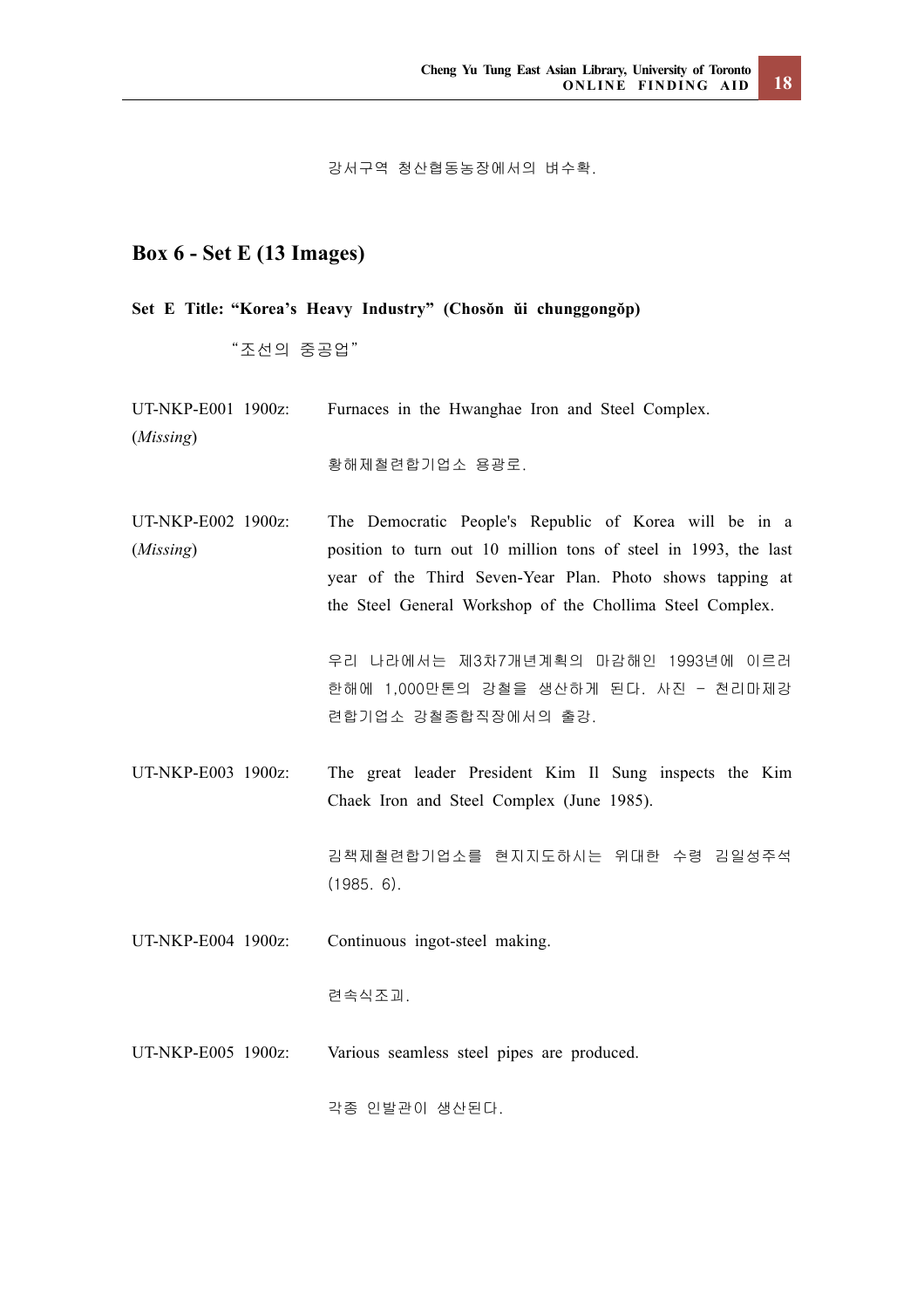UT-NKP-E006 1900z: In the DPRK the annual generating capacity will reach 100,000 million kwh in 1993, the last year of the Third Seven-Year Plan. Photo shows the Supung Power Station.

> 우리 나라에서는 제3차7개년계획의 마감해인 1993년에 이르러 한해에 1,000억키로와트시의 전력을 생산하게 된다. 사진 – 수 풍발전소.

UT-NKP-E007 1900z: (*Missing*) A turbo-control room of the Pyongyang Thermal Power Plant.

평양화력발전련합기업소 타빈조종실.

UT-NKP-E008 1900z: Part of the Namhung Youth Chemical Complex.

남흥청년화학련합기업소의 일부.

UT-NKP-E009 1900z: Processing shop No. 1 of the Engine Branch Plant of the Sungri General Motor Works.

승리자동차종합공장 기관분공장 가공1직장.

UT-NKP-E010 1900z: Processing of large axes at the Taean Heavy Machine Complex. The complex turns out large generators, transformers and other power facilities and electric appliances.

> 대형축가공 (대안중기계련합기업소에서는 대형발전기와 대형변압 기를 비롯한 전력설비들과 전기제품들을 생산하고있다).

UT-NKP-E011 1900z: 10,000-ton press – a product of self-reliance. In hearty response to the appeal of the Party, the workers of the General Bureau of Ryongsong Machine Industries manufactured it in a little over one year.

> 룡성의 로동계급이 당의 호소를 높이 받들고 1년 남짓한 기간에 만들어낸 자력갱생의 창조물-1만톤프레스.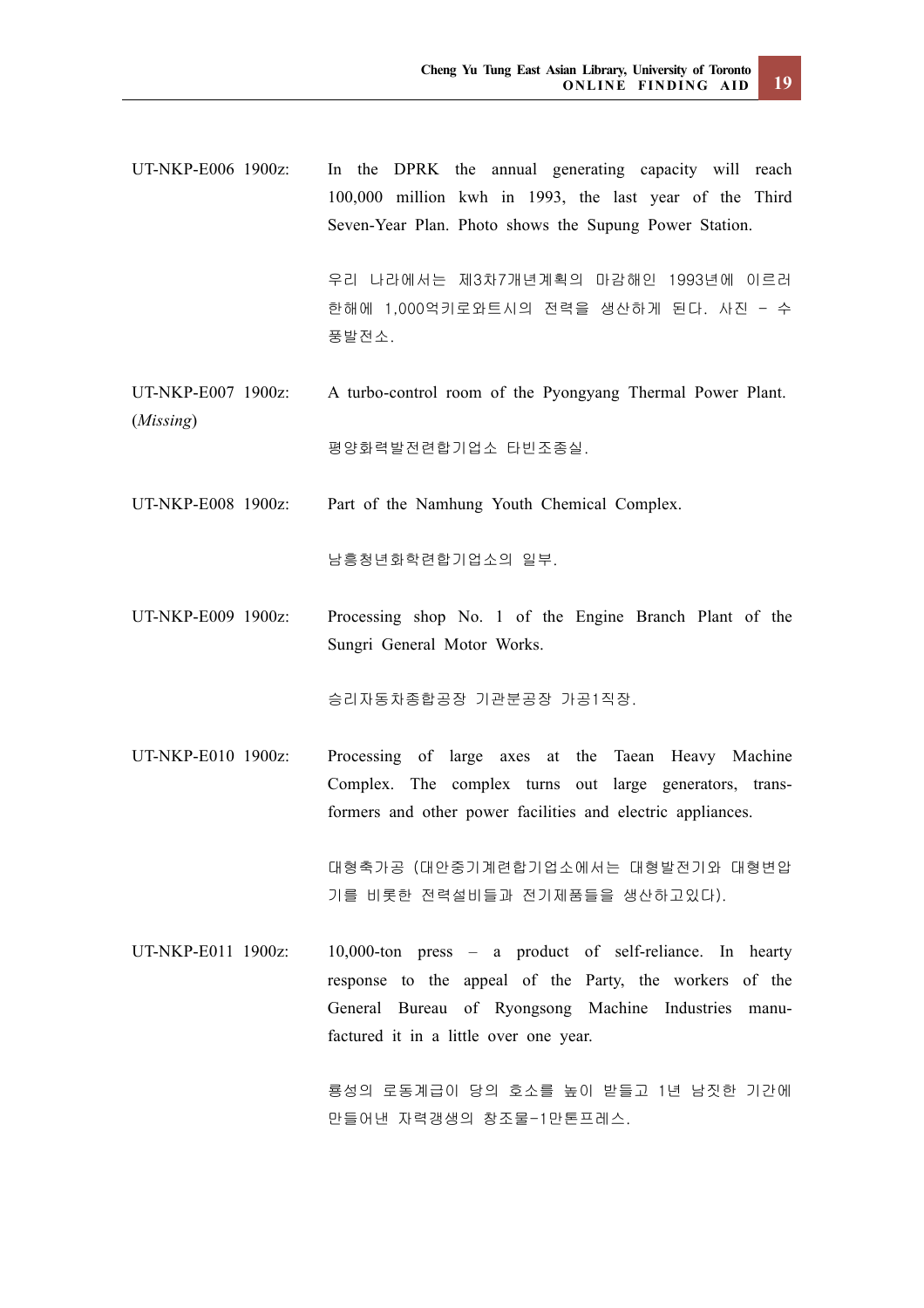UT-NKP-E012 1900z: (*Missing*) The Sangwon Cement Complex. It produces several million tons of high-quality cement a year. All its processes are automated and remote-controlled.

> 상원세멘트련합기업소 (이 기업소에서는 한해에 수백만톤의 질좋 은 세멘트를 생산하며 모든 공정이 자동화, 원격조종화 되였다).

UT-NKP-E013 1900z: (*Missing*) Ore-dressing Plant No. 3 of the Komdok Mining Complex. 검덕광업렵합기업소 제3선광장.

UT-NKP-E014 1900z: (*Missing*) Part of the interior of Ore-dressing Plant No. 3. The plant has an annual capacity of treating 10 million tons of nonferrous metals.

> 제3선광장 부선기직장의 일부 (년간 1,000만톤의 유색금속광물 을 처리할수있다).

UT-NKP-E015 1900z: A coal yard in the Ripsok Coal Mine under the Anju District Coal Mining Complex.

안주지구탄광련합기업소 립석탄광 저탄장.

UT-NKP-E016 1900z: Hydraulic props produced at the Pyongyang Coal Mining Machine Plant.

평양탄광기계공장에서 생산되는 유압식동발.

UT-NKP-E017 1900z: A digital computer-controlled wire cutter in the October 5 Automation General Plant.

10월5일 자동화종합공장의 콤퓨터 수자조종선절단기.

UT-NKP-E018 1900z: (*Missing*) The assembling shop of the Kum Song General Tractor Works. The works turns out various tractors including "Chollima" and "Pungnyon".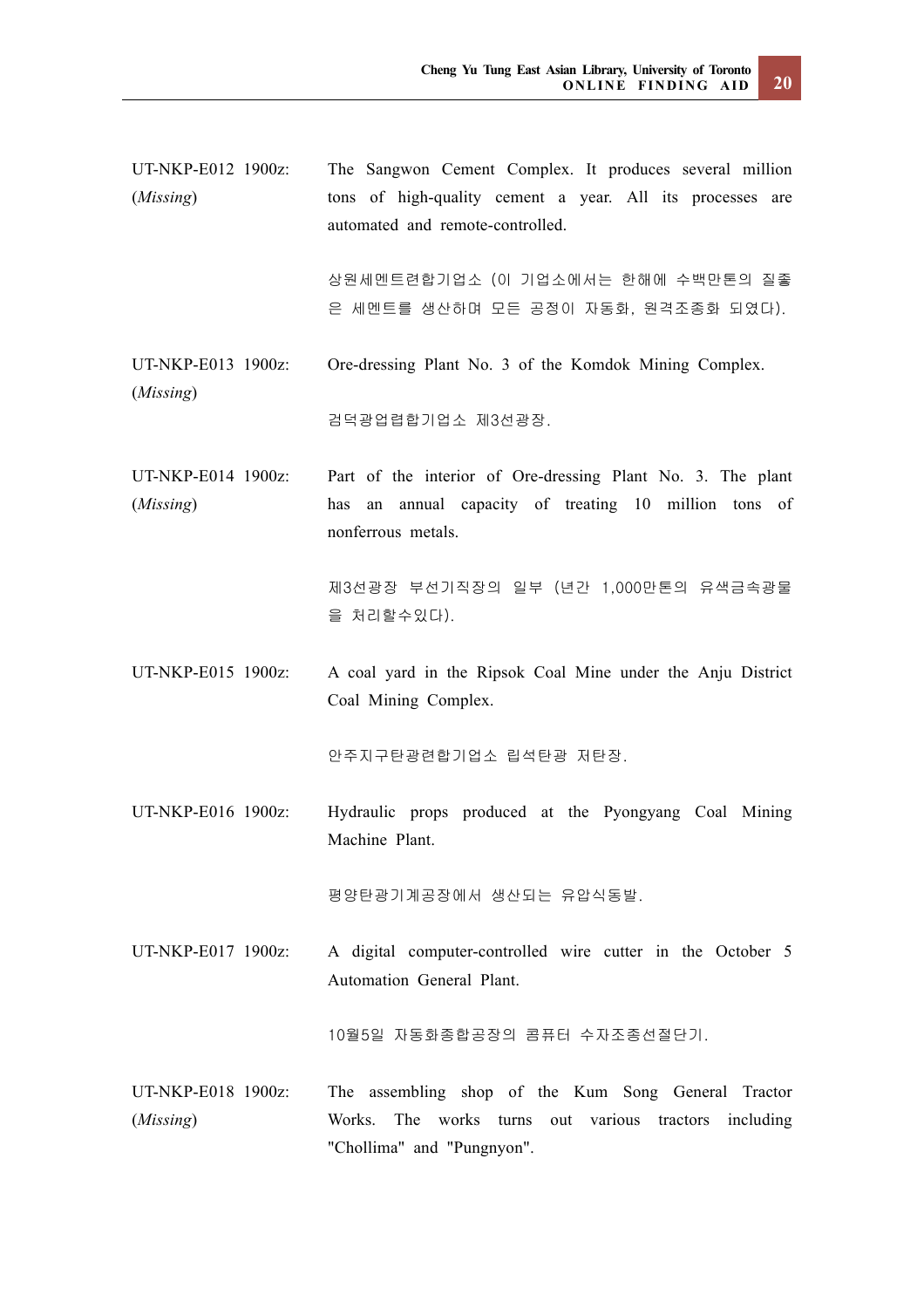금성뜨락또르종합공장의 조립직장 (이 공장에서는 <<천리마>> 호, <<풍년>>호 등 여러가지 뜨락또르를 생산한다).

UT-NKP-E019 1900z: Electric locomotives are produced at the Kim Jong Tae Electric Locomotive Complex.

전기기관차 생산 (김종태전기기관차련합기업소).

UT-NKP-E020 1900z: The cargo ship "Cholsanbongchongnyon" is being launched at the Hambuk Shipbuilding Complex.

함북조선소련합기업소에서 짐배 <<철산봉청년호>> 진수.

#### **Box 7 - Set F (13 Images)**

- **Set F Title: "Historical Relics in Korea" (Chosŏn ŭi yŏksa yujŏk kwa yumul)** "조선의 력사유적과 유물"
- UT-NKP-F001 1900z: The Hyonmu Gate, the north gate of the northern fort of the Walled City of Pyongyang, the capital of Koguryo, and Choesung Pavilion (the mid-6th century).

현무문과 최승대-고구려시기 수도성인 평양성북성의 북문과 장 대(6세기중엽).

- UT-NKP-F002 1900z: The Kwangbop Temple in Mt. Taesong, Pyongyang. It was built in the early period of Koguryo. 광법사-평양 대성산에 있는 고구려불교초기사원.
- UT-NKP-F003 1900z: The Fort on Mt. Taesong in Taesong District, Pyongyang. It is 7,076 metres round and the total length of its walls is 9,284 metres (the 3rd-5th centuries in the days of Koguryo).

대성산성-평양시 대성구역에 있는 대성산성은 그 둘레가 7,076 메터, 성벽의 총 길이는 9,284메터이다(고구려3~5세기).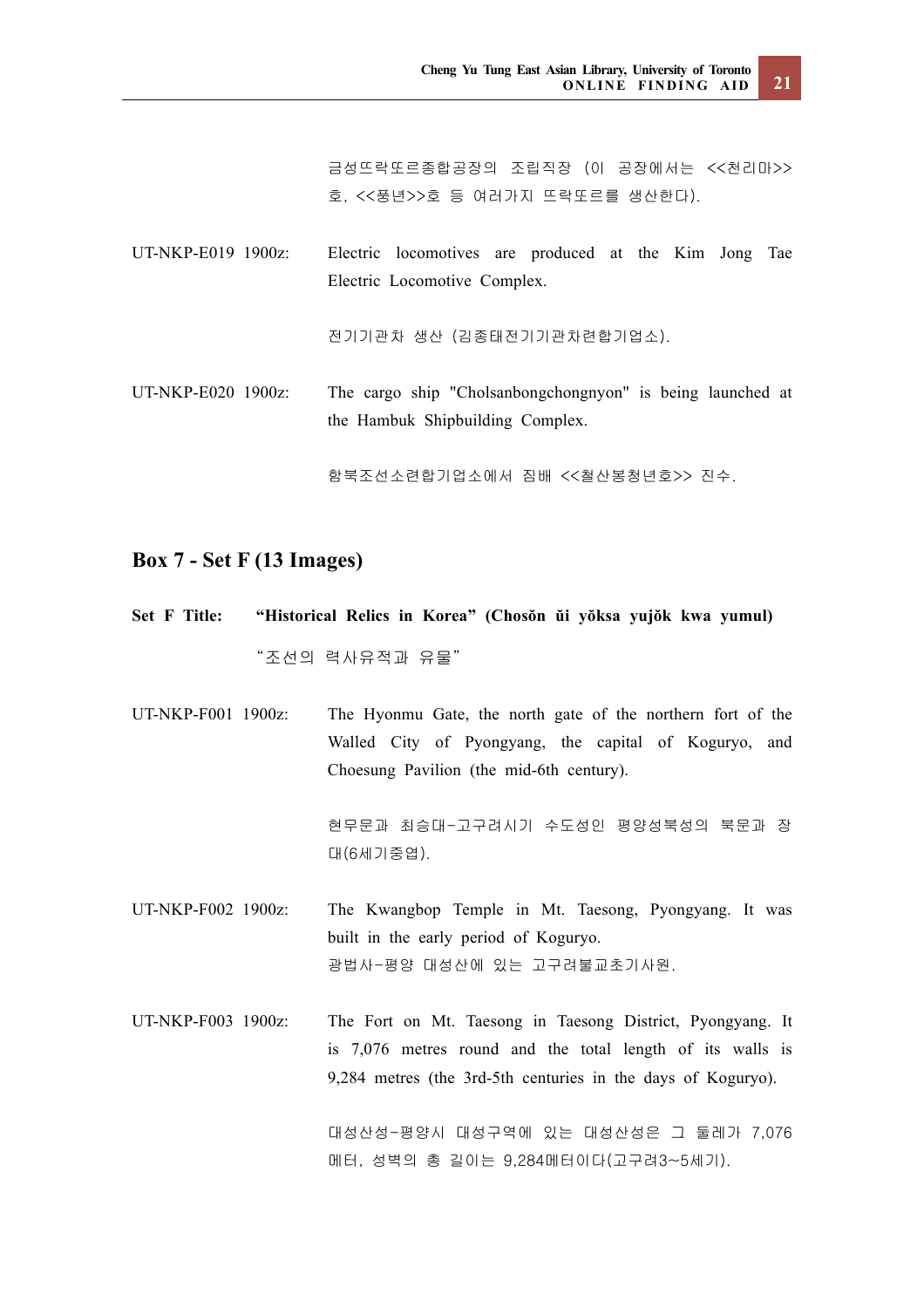UT-NKP-F004 1900z: The Nam Gate of the Fort on Mt. Taesong (the 3rd-5th centuries in the days of Koguryo). The gate was built before Koguryo moved its capital to Pyongyang.

> 대성산성 남문-고구려가 평양으로 수도를 옮기기이전에 세움(고 구려3~5세기).

UT-NKP-F005 1900z: A 13-storeyed octagonal pagoda at the Pohyon Temple in Mt. Myohyang (the late Koryo period). It was built with elaborately trimmed granite. It is 8.58 metres high. Every corner of the eaves of its roof has a windbell, 104 in all.

> 묘향산 보현사의 8각13층탑-높이 8.58메터인 탑은 화강석을 8 각으로 섬세하게 다듬어 추녀끝마다 풍경을 달았는데 그 총수는 104개이다 (고려말).

UT-NKP-F006 1900z: Myogil Image in Inner Kumgang of Mt. Kumgang. It is carved on the rock over a cliff. It is 15 metres high and 9.4 metres wide (before the 9th-mid-14th centuries in the days of Koryo).

> 묘길상-금강산 내금강 미륵대의 벼랑에 부각한 높이 15메터, 너 비 9.4메터인 부처 (고려9~14세기중엽이전).

UT-NKP-F007 1900z: (*Missing*) Archives of the 80,000 Blocks of Complete Collections of Buddhist Scriptures in Mt. Myohyang and printing blocks.

> 8만대장경-묘향산 장경각에 보존되여있는 판본과 8만대장경을 보관하여 둔 장경각.

UT-NKP-F008 1900z: (*Missing*) Archives of the 80,000 Blocks of Complete Collections of Buddhist Scriptures in Mt. Myohyang and printing blocks.

> 8만대장경-묘향산 장경각에 보존되여있는 판본과 8만대장경을 보관하여 둔 장경각.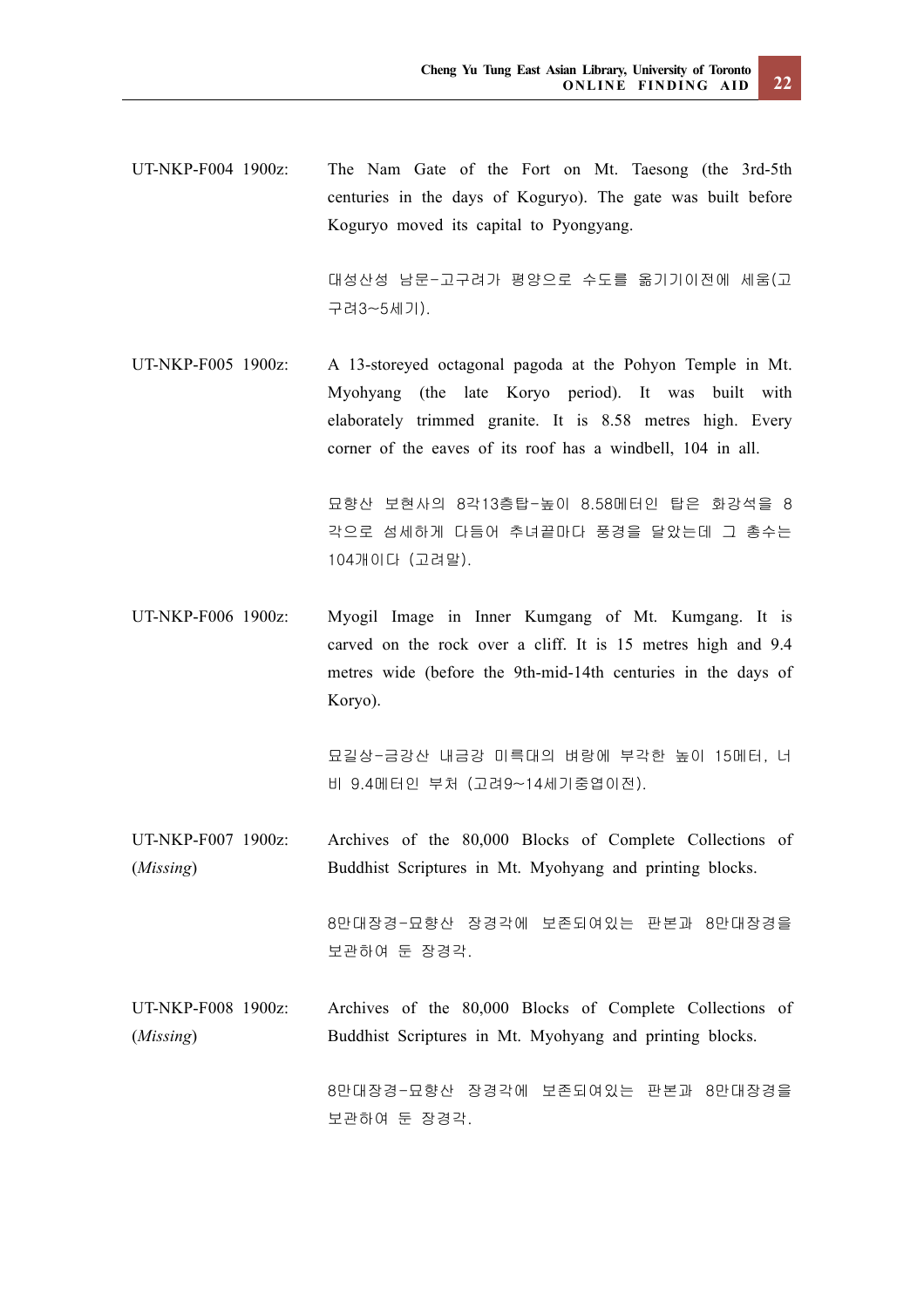UT-NKP-F009 1900z: Gilt bronze crown with carved flame patterns on the brim in the days of Koguryo unearthed in Chongam-dong, Taesong District, Pyongyang (the 4th-5th centuries).

> 불꽃뚫은무늬금동관-평양시 대성구역 청암동에서 나온 고구려시 기 금동관(4~5세기).

UT-NKP-F010 1900z: Flower vase, a celadon with the design of peony blossom done in intaglio (the 11th-12th centuries).

> 모란꽃새김무늬 청자꽃병-비색자기로서 비취옥빛갈과 같이 푸른 광택을 내며 청록색의 아름다운 색의 자기(11~12세기).

UT-NKP-F011 1900z: Vessel with comb-stamped pattern in the Neolithic Age unearthed in Chitap-ri, Pongsan County, North Hwanghae Province (4,000-3,000 B.C.).

> 번개무늬팽이그릇-황해북도 봉산군 지탑리 신석기시대(기원전 4~3천년전).

UT-NKP-F012 1900z: A bell of the Yonbok Temple which is now kept on the upper storey of the Namdae Gate in Kaesong. It is 3.3 metres in height, 1.9 metres in the diameter of the mouth, 23 centimetres in thickness and about 14 tons in weight.

> 개성시 남대문 문루에 있는 연복사종-높이 3.3메터, 아구리직경 1.9메터, 두께 23센치메터, 무게 약 14톤.

UT-NKP-F013 1900z: The Pyohun Temple in Mt. Kumgang, a celebrated mountain of Korea (670).

> 금강산 표훈사-조선의 명승인 금강산 내금강의 만폭동어귀에 있 는 불교사원(670년).

UT-NKP-F014 1900z: (*Missing*) The Podok Hermitage supported by a copper pillar in the middle of over 20-metre long cliff (627).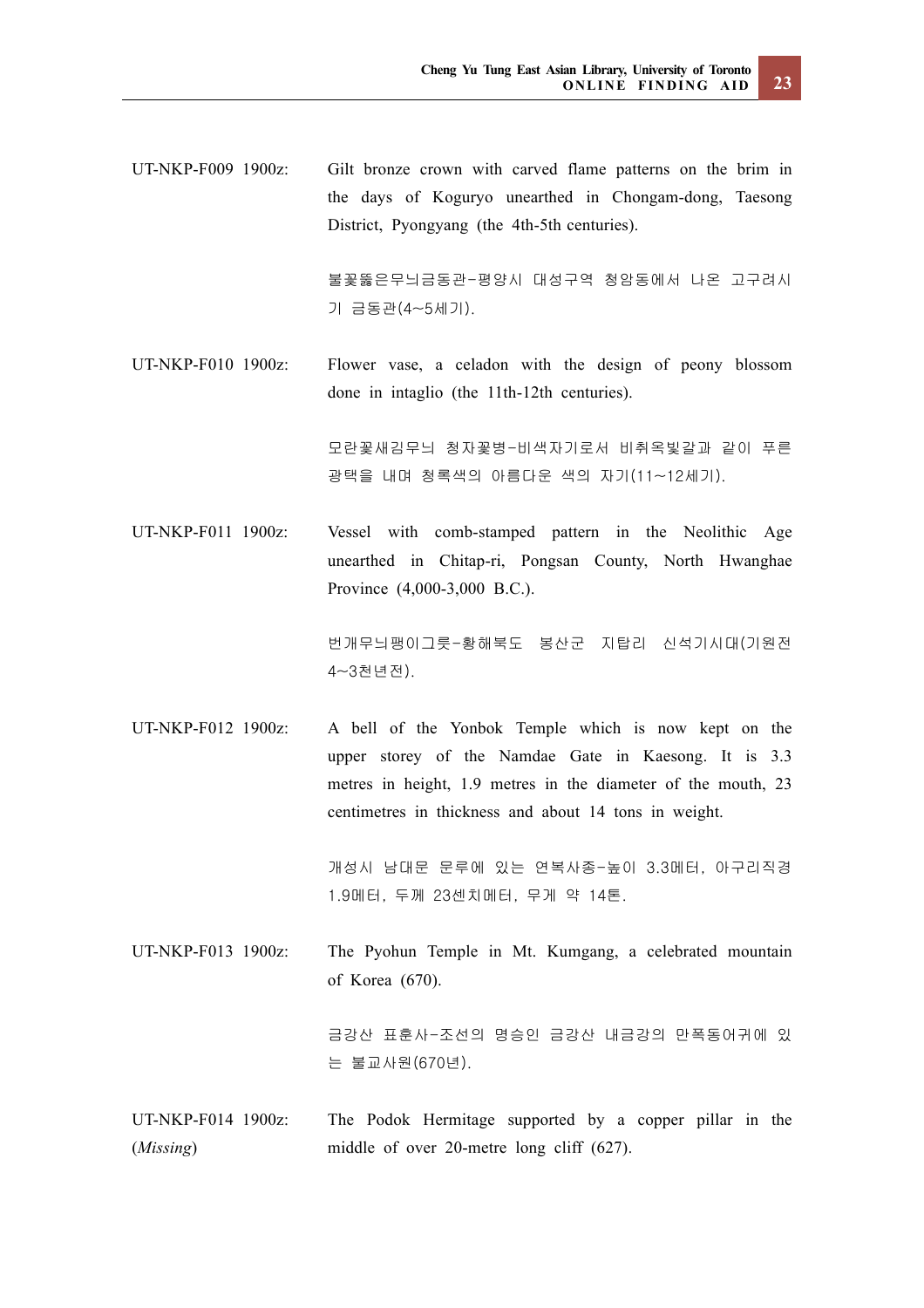보덕암-바위에 의지하면서 높이 20메터가 넘는 절벽의 중간에 구리기둥하나에다 세운 불교사원(627년).

UT-NKP-F015 1900z: (*Missing*) The Ryongwang Pavilion in Taedongmun-dong, Central District, Pyongyang (the Koguryo period).

> 련광정-전망경치가 좋은 루정이라는 뜻에서 <<제일루대>>, << 만화루>>라고 부른 평양시 중구역 대동문동에 있는 루정(고구려 시기).

UT-NKP-F016 1900z: The Kobuk (Turtle) Ship, the world's first turtle-shaped armoured ship (1592).

거북선-세계 최초의 철갑선(1592년).

UT-NKP-F017 1900z: The Taedong Gate in Central District, Pyongyang. It was the east gate of the inner fort of the Walled City of Pyongyang, the capital of Koguryo (the mid-6th century).

> 대동문-평양시 중구역에 있는 고구려평양성 내성의 동문(6세기 중엽).

#### **Box 8 - Set G (12 Images)**

**Set G Title: "South Korea under the Occupation of the U.S. Imperialists" (Mije kangjŏmha ŭi Nam-Chosŏn)**

"미제강점하의 남조선"

UT-NKP-G001 1900z: (*Missing*) South Korean young people and students in their struggle for the democratization of society and the improvement of the living conditions.

> 사회의 민주화와 생활조건의 개선을 요구하여 투쟁하는 청년학 생들.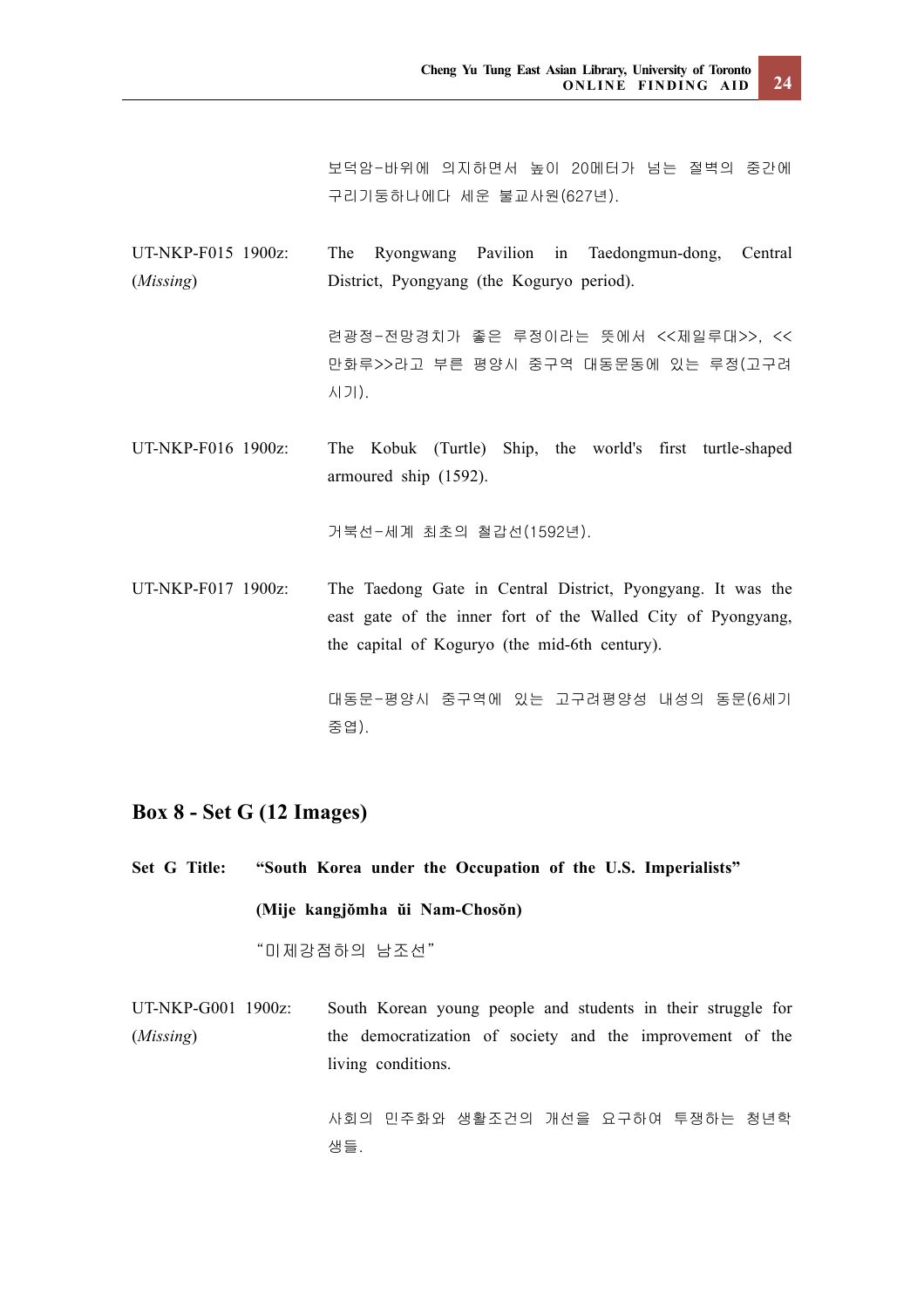UT-NKP-G002 1900z: South Korean religious men are fighting against a political inspection conducted by the "Defence Security Command".

> <<보안사>>의 정치사찰행위를 반대하여 투쟁을 벌리고있는 남 조선종교인들.

UT-NKP-G003 1900z: (*Missing*) South Korean people from all walks of life are struggling against the United States and the puppet "government".

반미 반<<정부>>투쟁을 벌리고있는 남조선의 각계층인민들.

UT-NKP-G004 1900z: South Korean people are resolutely fighting against the repressive atrocities by puppet police.

> 괴뢰경찰놈들의 폭압만행에 항거하여 견결히 싸우고있는 남조선 인민들.

UT-NKP-G005 1900z: A young people who demonstrated at the US military base in south Korea is arrested.

> 미제침략군기지로 들어가 놈들의 침략만행에 대하여 항의투쟁을 벌리다가 련행된 남조선청년.

UT-NKP-G006 1900z: South Korean students are waging a vigorous struggle for national reunification and against the national divisionist scheme by the puppet clique.

> 괴뢰도당의 민족분렬책동을 분쇄하고 조국통일을 실현하기 위한 투쟁을 힘차게 벌리고있는 남조선청년학생들.

UT-NKP-G007 1900z: The patriotic students of south Korea are demanding an immediate cessation of the aggressive "Team Spirit" joint military exercises.

> 남조선의 애국적청년학생들은 침략적인 <<팀스피리트>> 합동군 사연습을 당장중지할것을 요구하여 과감히 투쟁하고 있다.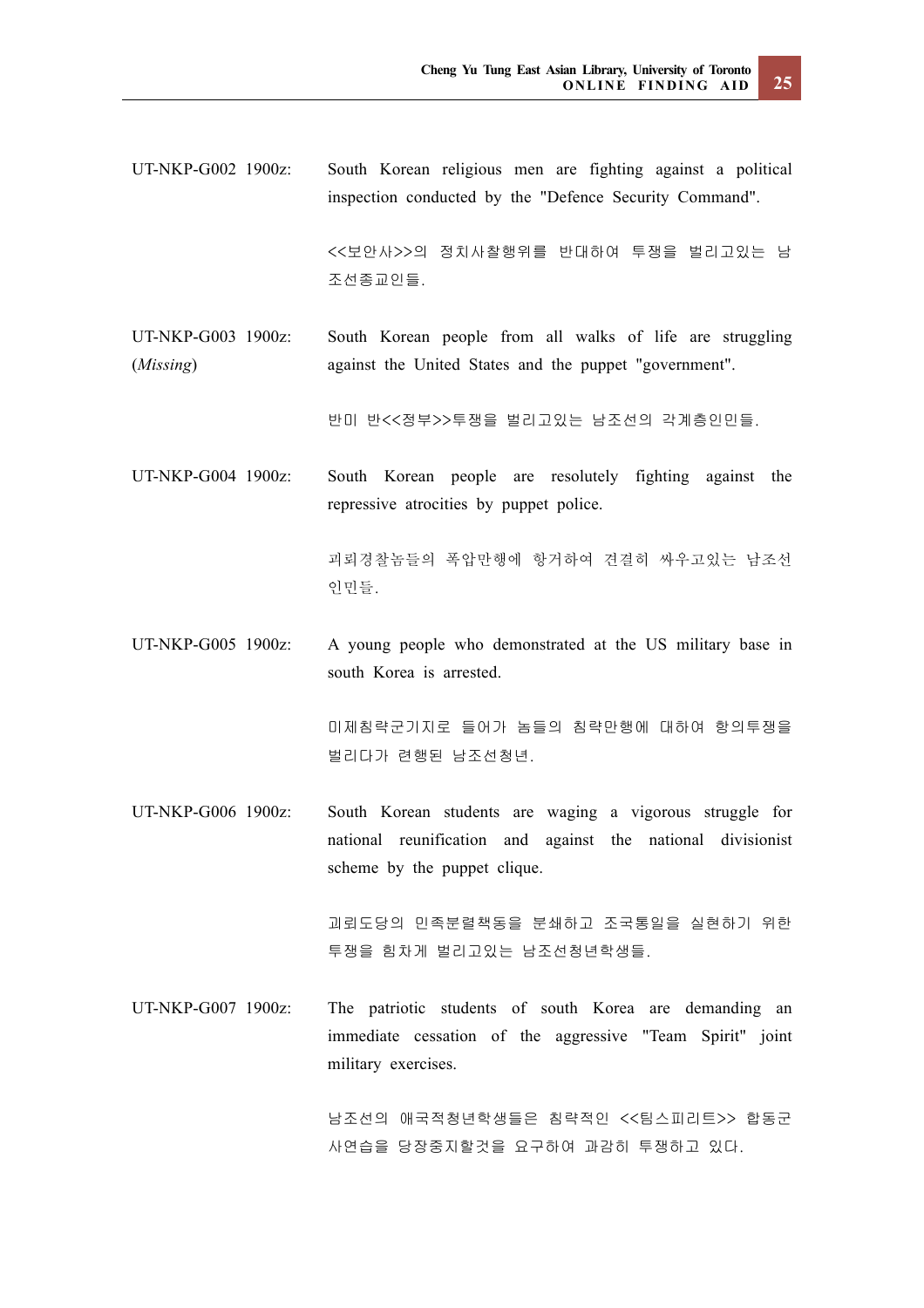UT-NKP-G008 1900z: South Korean puppet police arrest the chairman of "Sominhyop" who demanded independence, democracy and national reunification.

> 자주, 민주 통일을 위한 투쟁을 벌린 <<서민협>> 의장을 련행하 여가는 괴뢰경찰들.

UT-NKP-G009 1900z: The south Korean authorities arrest Rim Su Gyong, the "flower of reunification", who returned to the south after taking part in the 13th World Festival of Youth and Students.

> 제13차세계청년학생축전에 참가하고 돌아간 <<통일의 꽃>> 림 수경학생에게 남조선당국자들은 파쑈악법을 휘둘러 중형을 들씌 웠다.

UT-NKP-G010 1900z: US aggression troops arrive in south Korea to stage the "Team Spirit" joint military exercises which are the serious obstacle to lasting peace and peaceful reunification on the Korean peninsula.

> 조선반도에서 공고한 평화와 평화통일에 엄중한 장애를 조성하 는 <<팀스피리트>> 합동군사연습을 벌리기 위하여 남조선에 기 여드는 미제침략군.

UT-NKP-G011 1900z: South Korean puppet police suppress the students who are out in their anti-US, anti-"government" struggle.

> 반미 반<<정부>> 투쟁에 떨쳐나선 청년학생들에 대한 탄압만행 을 악랄하게 감행하고있는 남조선괴뢰경찰들.

UT-NKP-G012 1900z: The war servants of the US imperialists stage military exercises in south Korea.

남조선에 기여들어 전쟁연습에 돌아치는 미제의 전쟁사환군놈들.

UT-NKP-G013 1900z: The US imperialists and the south Korean stooges frequently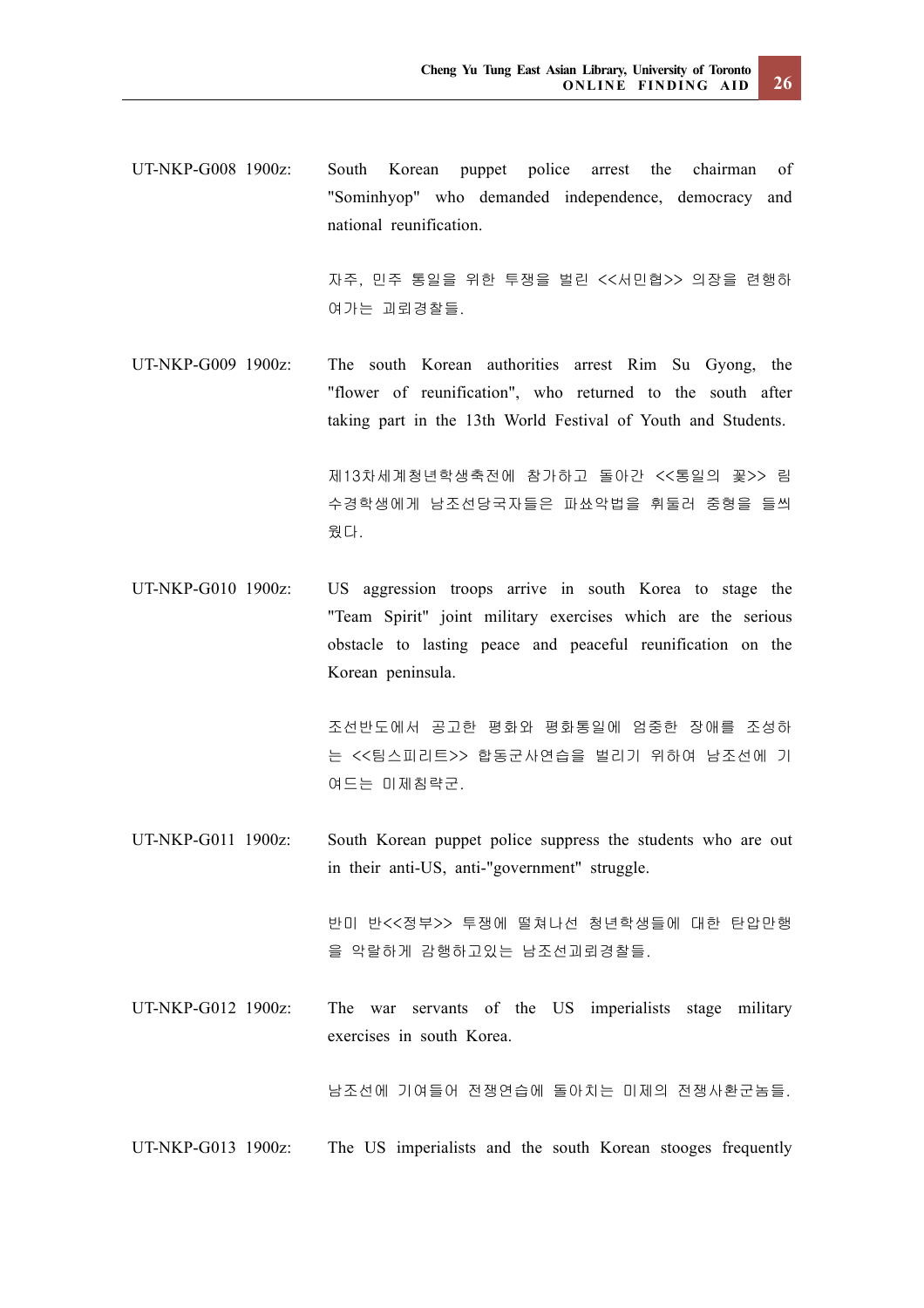stage large-scale landing and striking operations against the northern half of Korea.

미제와 남조선괴뢰들은 공화국북반부를 공격대상으로 가상한 대 규모상륙작전연습과 공격훈련을 빈번히 벌리고있다.

UT-NKP-G014 1900z: The US aggression troops are transferring missiles to the area near the Military Demarcation Line.

> 미싸일을 군사분계선 가까운 지대에로 이동시키고있는 미제침략 군.

#### **Box 9 - Set H (16 Images)**

**Set H Title: "Free Education, Free Medical Care"**

**(Muryo gyoyuk musang ch'iryo)**

"무료교육 무상치료"

UT-NKP-H001 1900z: The great leader President Kim Il Sung and the dear leader Comrade Kim Jong Il inspect Pyongyang Senior Middle School No. 1.

> 평양제1고등중학교를 돌아보시는 위대한 수령 김일성동지와 친 애하는 지도자 김정일동지.

UT-NKP-H002 1900z: Korean lesson of primary school pupils. (The state compensates over 60 percent of the prices of textbooks for pupils of primary and senior middle schools.)

> 인민학교학생들의 우리말공부시간. (우리 나라에서 인민학교, 고 등중학교 학생들의 교과서 값의 60%이상을 국가가 보상해준다.)

UT-NKP-H003 1900z: Art circle members of the Mangyongdae Schoolchildren's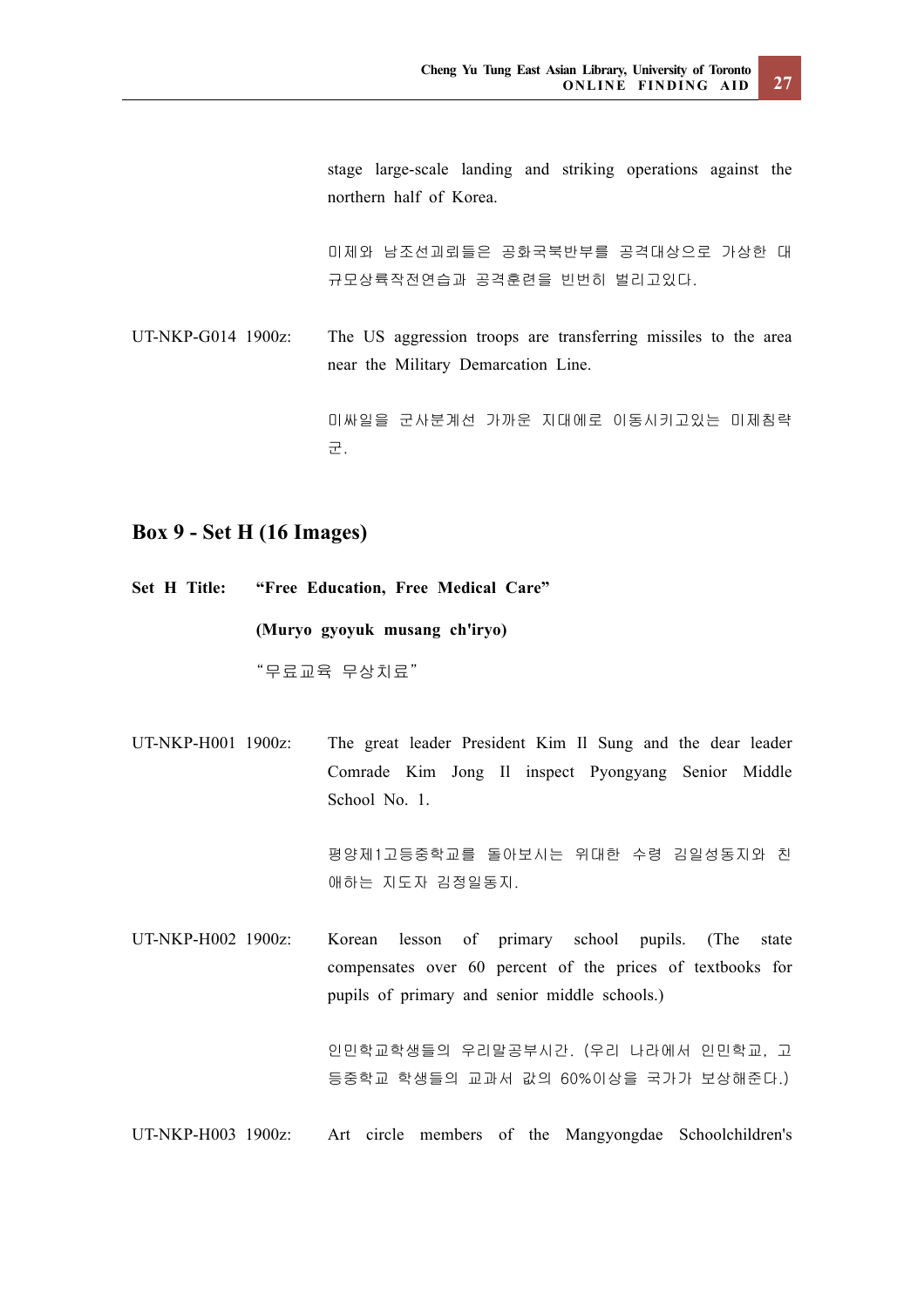Palace.

만경대학생소년궁전 예술소조원들.

UT-NKP-H004 1900z: (*Missing*) Students of Moranbong Senior Middle School No. 1 in Pyongyang are under experiment in chemistry. (Equipment for experiment and practice is supplied preferentially to schools in our country.)

> 평양모란봉제1고등중학교 학생들의 화학실험. (나라에서는 교육 사업에 필요한 실험실습설비들을 우선적으로 보장해준다.)

UT-NKP-H005 1900z: A room for astronomical and meteorological circle in the Mangyongdae Schoolchildren's Palace. (In our country students take part in extracurricular activities according to their taste and choice at the schoolchildren's palaces in Pyongyang, provinces, cities and counties.)

> 만경대학생소년궁전 천문기상소조실. (학생소년궁전은 평양시뿐 아니라 우리 나라 도, 시, 군들에도 있으며 이곳에서 학생들은 자기의 취미와 희망에 따라 과외활동을 하고있다.)

UT-NKP-H006 1900z: The Aewon Senior Middle School in Ryonggang County, Nampo City.

남포시 룡강군애원고등중학교.

UT-NKP-H007 1900z: The Changjasan Children's Union Members' Camp. (Students and pupils enjoy themselves in the camps built in the scenic spots at state expenses.)

> 장자산소년단야영소. (경치좋은곳들에 야영소가 꾸려져 학생들은 국가의 부담으로 야영생활을 즐긴다.)

UT-NKP-H008 1900z: (*Missing*) Kangson College of Technology, a study-while-working educational system. (Factory, farm and fishermen's colleges are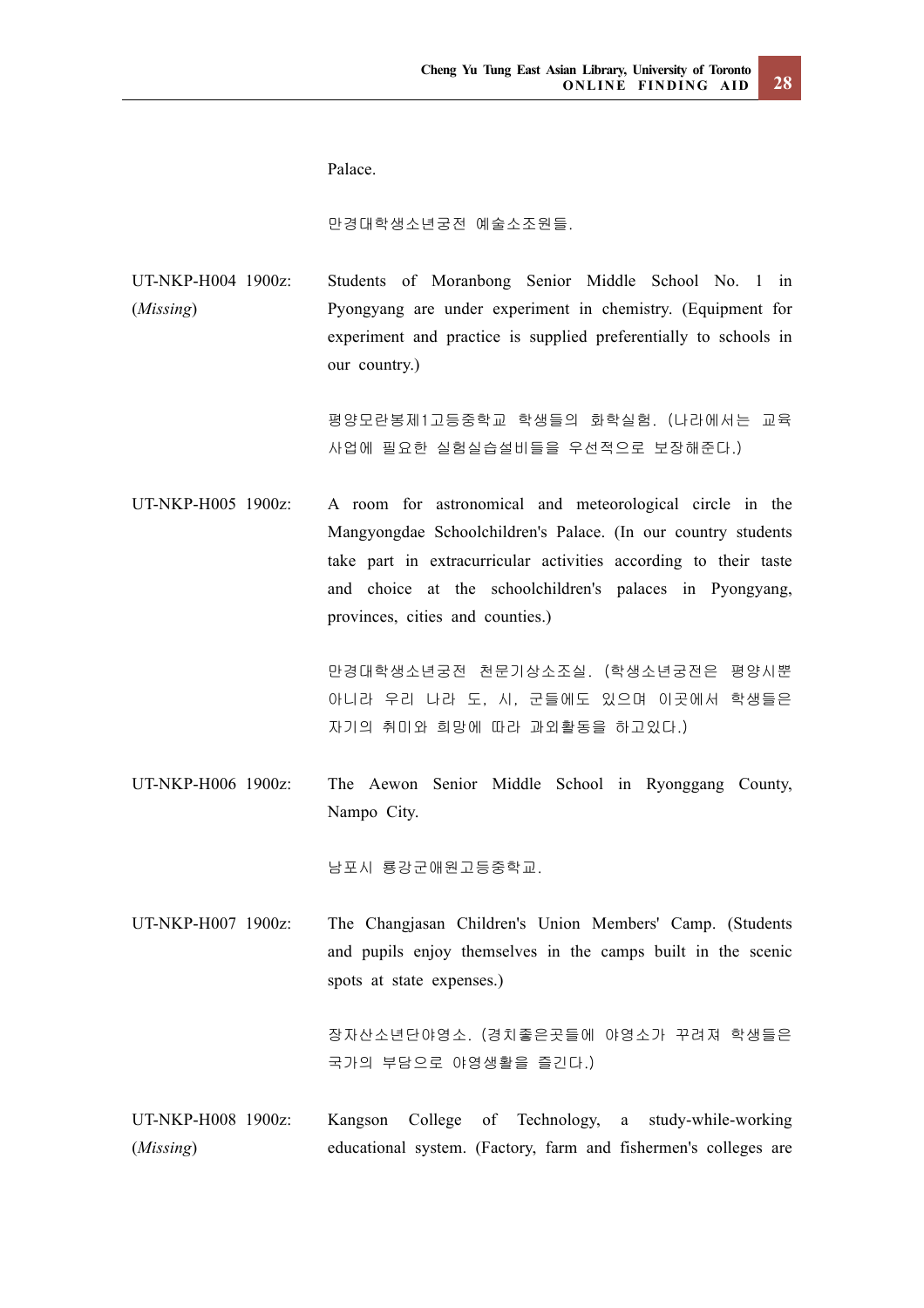set up all over the country.)

일하면서 공부하는 교육체계인 강선공업대학. (나라의 곳곳에 공 장대학, 농장대학, 어장대학이 있다.)

UT-NKP-H009 1900z: Kim Il Sung University. (It has faculties and courses of social and natural sciences including history, philosophy, economy, law, linguistics, literature, mathematics, physics, automation, chemistry, biology, geography and geology. It has also many research institutes, a post-graduate course and a doctoral institute.)

> 김일성종합대학. (대학에는 력사, 철학, 경제, 법학, 어학, 문학, 수학, 물리, 자동화, 화학, 생물, 지리, 지질 등 사회과학과 자연 과학의 여러학부들과 학과들 그리고 과학부문별 연구소들과 연 구원, 박사원이 있다.)

UT-NKP-H010 1900z: An experiment in electronics by students of Kim Chaek University of Technology. (The state spends over 15,800 *won* for a student from nursery to university.)

> 김책공업종합대학 학생들의 전자공학실험. (우리 나라에서 한명 의 어린이가 탁아소로부터 대학을 졸업할때까지 국가로부터 받 는 혜택은 1만 5천 800여원이다.)

UT-NKP-H011 1900z: A lecture room for basic science in the Grand People's Study House which can house 30 million volumes and afford accommodation for over 12,000 people a day.

> 인민대학습당의 기초과학강의실. (인민대학습당은 3,000만권의 장서능력을 가지고있으며 매일평균 1만 2,000여명을 수용할수 있다.)

UT-NKP-H012 1900z: General view of the Kim Man Yu Hospital.

김만유병원전경.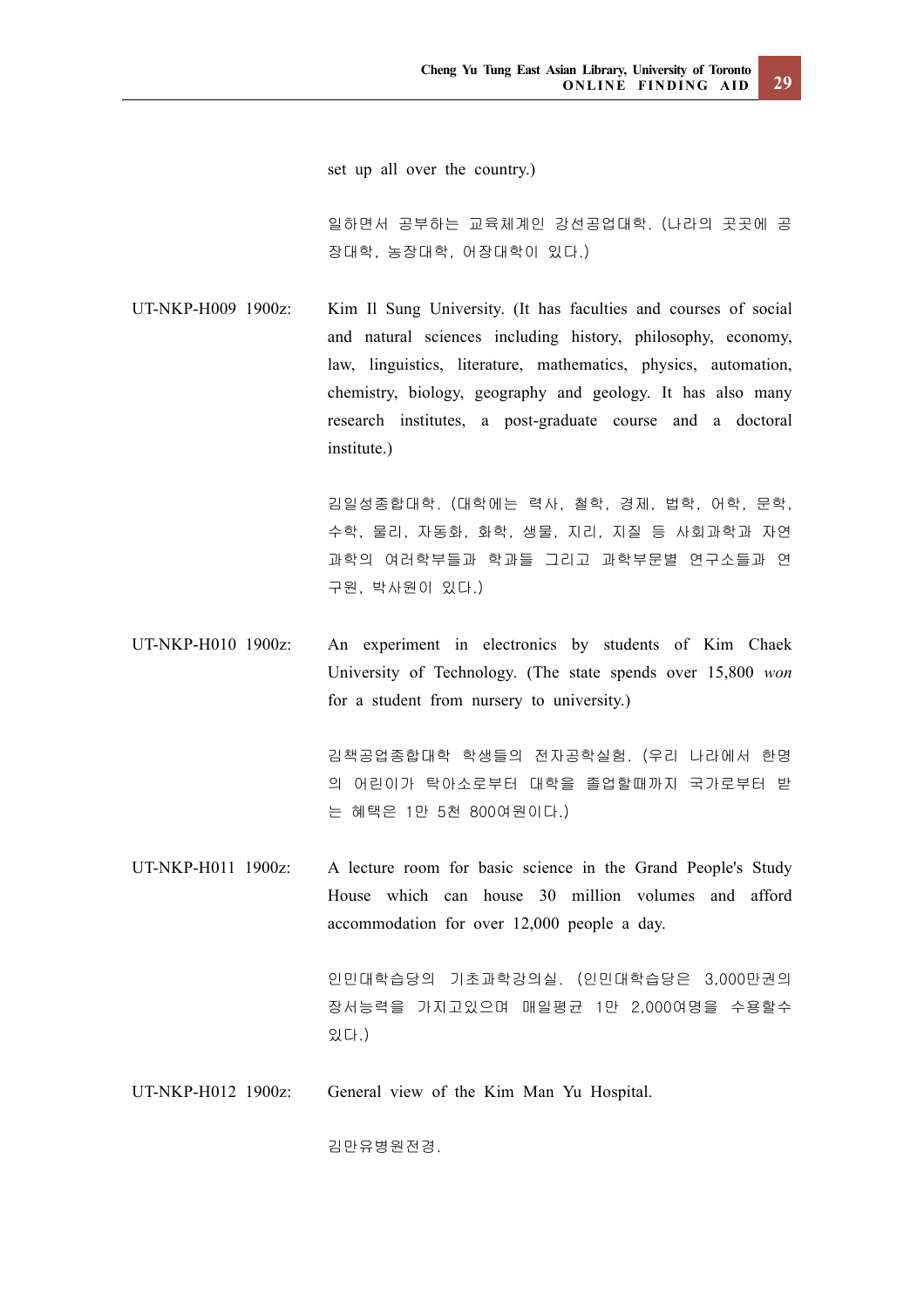UT-NKP-H013 1900z: An operating room in the Pyongyang Maternity Hospital. (A woman receives the state benefits of 700-800 *won* in 7 days for delivery in the hospital.)

> 평양산원수술실. (한 녀성이 산원에 입원하여 7일동안 해산방조 를 받는 경우에 약값, 식비 등을 합쳐 700~800여원의 국가적혜 택을 받는다.)

UT-NKP-H014 1900z: Dental treatment.

구강치료.

UT-NKP-H015 1900z: (*Missing*) A sickroom of Pyongyang Municipal Hospital No. 2. (Fees for medical advice, tests, operation, medicine and food expenses are all free in our country.)

> 평양시제2병원입원실. (우리 나라에서는 진찰비, 실험조사비, 기 능진단검사비, 수술비, 약값, 식비 등 환자치료를 위한 모든 봉 사가 다 무료이다.)

UT-NKP-H016 1900z: Longevity. (The average life span of our people was 38 years before the country's liberation, but it increased to 74.3 years in 1986.)

> 무병장수. (근로자들의 평균수명은 해방전에 38살이였다면 1986 년 현재 74.3살이다.)

UT-NKP-H017 1900z: Tablets are manufactured at the Pyongyang Pharmaceutical Plant.

알약생산 (평양제약공장).

UT-NKP-H018 1900z: Kaesong Koryo *insam* (ginseng) is effective for the promotion of health. (*Insam* contains over 10 glucosides indispensable to health and longevity.)